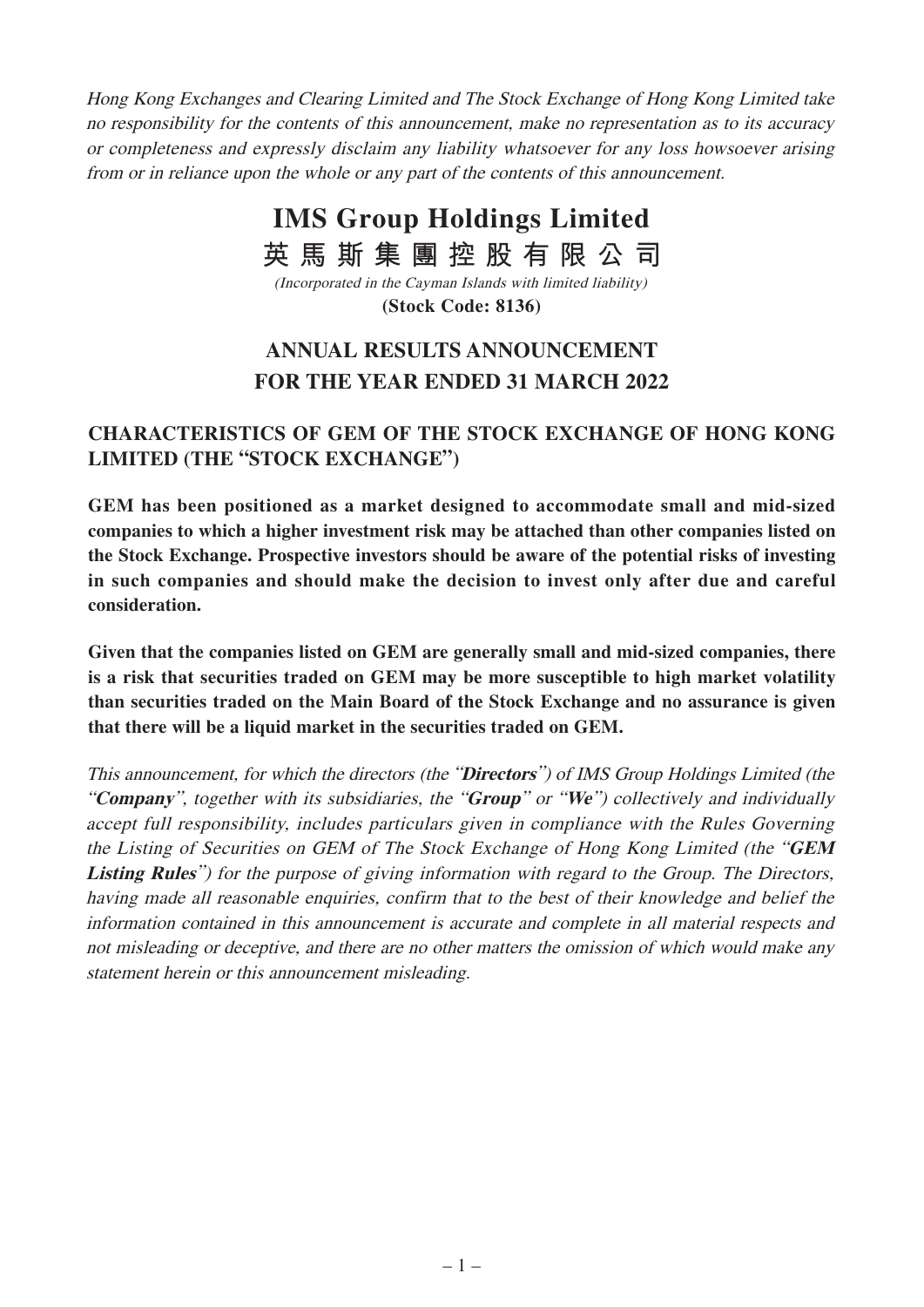### **ANNUAL RESULTS**

The board of Directors (the "**Board**") of the Company is pleased to announce the audited consolidated results of the Group for the year ended 31 March 2022, together with the comparative audited figures for the corresponding period of last year as follows:

# **CONSOLIDATED STATEMENT OF PROFIT OR LOSS AND OTHER COMPREHENSIVE INCOME**

For the year ended 31 March 2022

|                                                                                                                 |                | 2022            | 2021      |
|-----------------------------------------------------------------------------------------------------------------|----------------|-----------------|-----------|
|                                                                                                                 | <b>Note</b>    | <b>HK\$'000</b> | HK\$'000  |
| <b>Revenue</b>                                                                                                  | $\mathfrak{I}$ | 78,904          | 55,648    |
| Cost of sales                                                                                                   |                | (37, 828)       | (27,312)  |
| <b>Gross profit</b>                                                                                             |                | 41,076          | 28,336    |
| Other income                                                                                                    |                | 309             | 2,871     |
| Other gains and losses, net                                                                                     |                | 611             | (35)      |
| Administrative expenses                                                                                         |                | (28, 011)       | (23, 878) |
| Loss allowance on trade receivables                                                                             | 11(a)          | (316)           | (741)     |
| <b>Profit from operation</b>                                                                                    |                | 13,669          | 6,553     |
| Finance costs                                                                                                   | 6(a)           | (130)           | (176)     |
| Profit before income tax expenses                                                                               | 6              | 13,539          | 6,377     |
| Income tax expenses                                                                                             | $\mathcal S$   | (2,168)         | (948)     |
| <b>Profit attributable to owners of the Company</b>                                                             |                | 11,371          | 5,429     |
| Other comprehensive (loss) income:                                                                              |                |                 |           |
| Item that is or may be reclassified to profit or loss:<br>Exchange difference on translating foreign operations |                | (74)            | 1,813     |
|                                                                                                                 |                |                 |           |
| Other comprehensive (loss) income for the year                                                                  |                | (74)            | 1,813     |
| Total comprehensive income for the year                                                                         |                |                 |           |
| attributable to owners of the Company                                                                           |                | 11,297          | 7,242     |
|                                                                                                                 |                | <b>HK</b> cent  | HK cent   |
| <b>Earnings per share</b>                                                                                       |                |                 |           |
| Basic and diluted                                                                                               | 10             | 1.14            | 0.54      |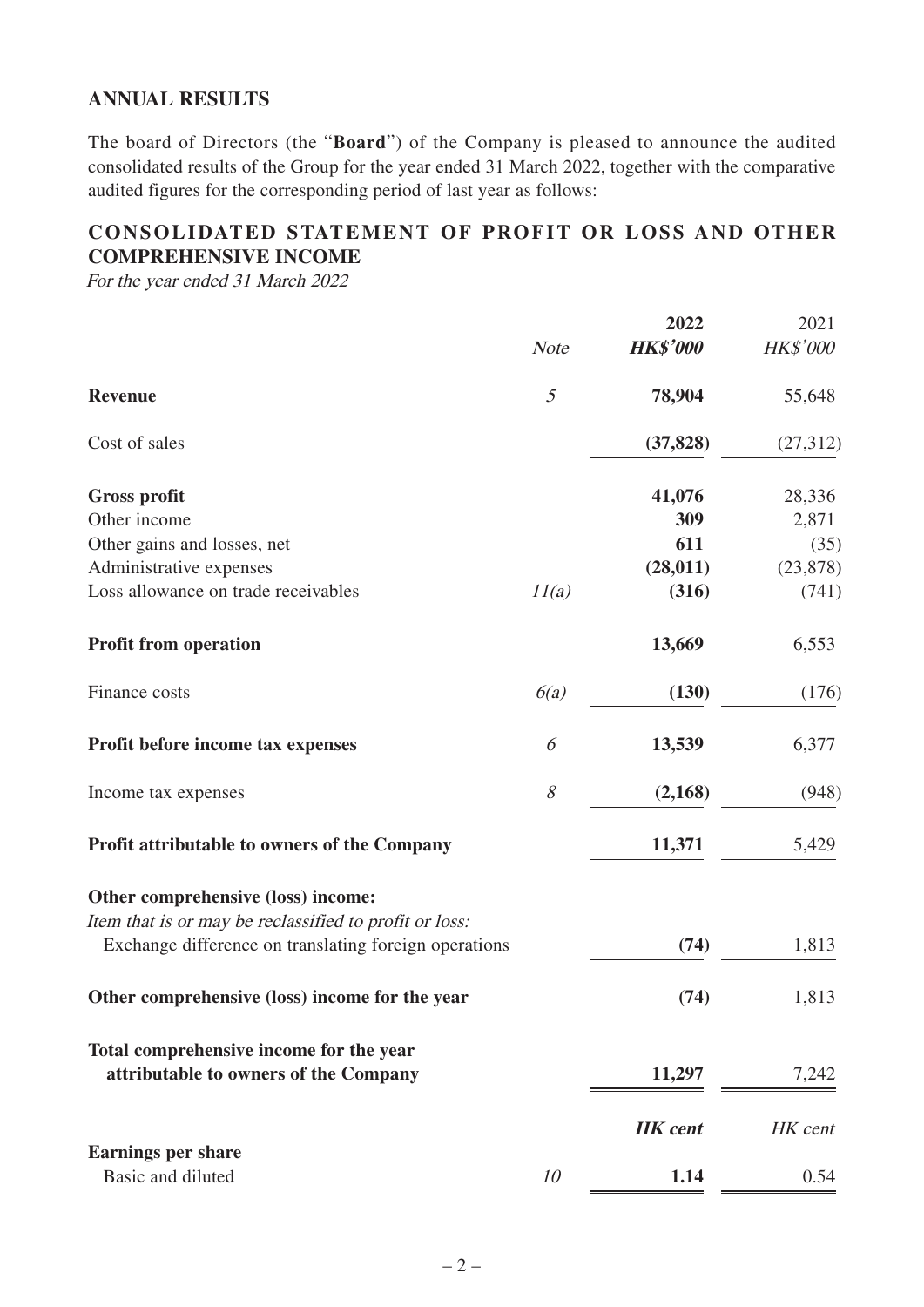#### **CONSOLIDATED STATEMENT OF FINANCIAL POSITION**

At 31 March 2022

|                                              |             | 2022            | 2021            |
|----------------------------------------------|-------------|-----------------|-----------------|
|                                              | <b>Note</b> | <b>HK\$'000</b> | <b>HK\$'000</b> |
| <b>Non-current assets</b>                    |             |                 |                 |
| Property, plant and equipment                |             | 8,604           | 7,229           |
| Intangible assets                            |             | 389             | 509             |
| Right-of-use assets                          |             | 2,414           | 2,572           |
|                                              |             | 11,407          | 10,310          |
| <b>Current assets</b>                        |             |                 |                 |
| Inventories                                  |             | 6,434           | 3,683           |
| Trade and other receivables                  | 11          | 18,090          | 16,077          |
| Cash and bank balances                       |             | 65,024          | 62,874          |
|                                              |             | 89,548          | 82,634          |
| <b>Current liabilities</b>                   |             |                 |                 |
| Trade and other payables                     | 12          | 13,653          | 9,922           |
| <b>Contract liabilities</b>                  |             | 7,873           | 5,351           |
| Lease liabilities                            |             | 1,250           | 2,286           |
| Tax payables                                 |             | 679             | 233             |
|                                              |             | 23,455          | 17,792          |
| <b>Net current assets</b>                    |             | 66,093          | 64,842          |
| <b>Total assets less current liabilities</b> |             | 77,500          | 75,152          |
| <b>Non-current liabilities</b>               |             |                 |                 |
| Other payables                               | 12          | 129             | 110             |
| <b>Contract liabilities</b>                  |             | 296             | 30              |
| Deferred tax liabilities                     |             | 553             | 596             |
| Lease liabilities                            |             | 1,212           | 403             |
|                                              |             | 2,190           | 1,139           |
| <b>NET ASSETS</b>                            |             | 75,310          | 74,013          |
| <b>Capital and reserves</b>                  |             |                 |                 |
| Share capital                                | 13          | 1,000           | 1,000           |
| Reserves                                     |             | 74,310          | 73,013          |
| <b>TOTAL EQUITY</b>                          |             | 75,310          | 74,013          |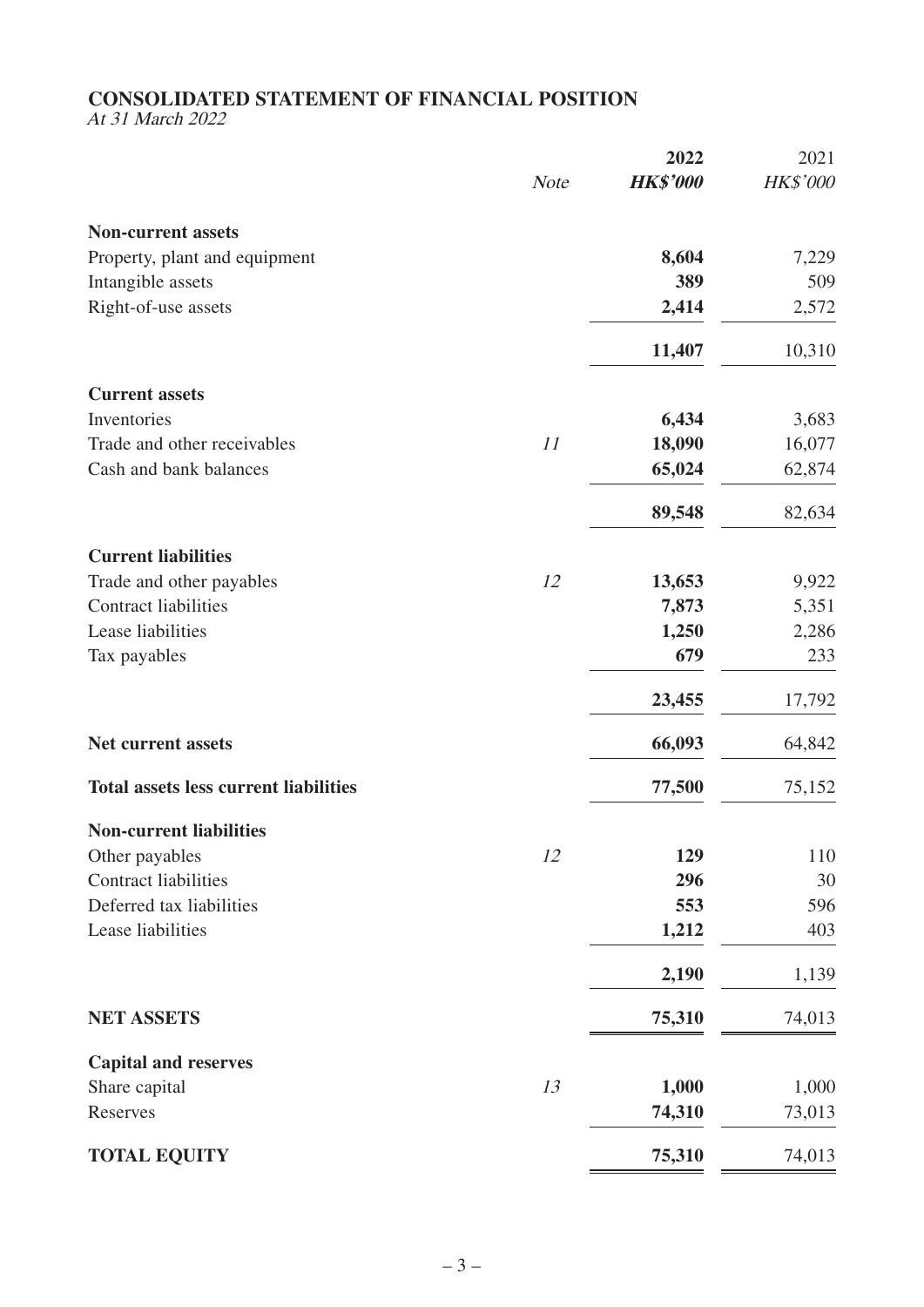## **NOTES TO THE CONSOLIDATED FINANCIAL STATEMENTS**

31 March 2022

#### **1. GENERAL**

IMS Group Holdings Limited (the "**Company**") was incorporated in the Cayman Islands on 15 February 2017, as an exempted company with limited liability under the Companies Law, Cap. 22 (Law 3 of 1961, as consolidated and revised) of the Cayman Islands. The registered office of the Company is located at the offices of Cricket Square, Hutchins Drive, P.O. Box 2681, Grand Cayman KY1-1111, Cayman Islands. The principal place of business is located at Unit 1201, 12th Floor, Block C, Seaview Estate, 8 Watson Road, North Point, Hong Kong.

The Company is an investment holding company, and its subsidiaries (together referred to the "**Group**") are principally engaged in the sale of light-emitting diode ("**LED**") lighting fixtures and visual-audio system, provision of integrated LED lighting solution services, project consultancy, LED lighting system maintenance services, sale of 3D printing materials and provision for 3D printing services.

#### **2. ADOPTION OF HONG KONG FINANCIAL REPORTING STANDARDS ("HKFRSs")**

#### **(a) Adoption of new/revised HKFRSs**

The Hong Kong Institute of Certified Public Accountants (the "**HKICPA**") has issued a number of new/ revised HKFRSs and amendments to HKFRSs. The Group has applied, for the first time, the following new/revised HKFRSs that are relevant to the Group's consolidated financial statements:

Amendments to HKAS 39, HKFRSs 4, 7, 9 and 16: Interest Rate Benchmark Reform – Phase 2

The amendments address issues that might affect financial reporting when a company replaces the old interest rate benchmark with an alternative benchmark rate as a result of the interest rate benchmark reform (the "**Reform**"). The amendments complement those issued in November 2019 and relate to:

- changes to contractual cash flows a company will not have to derecognise or adjust the carrying amount of financial instruments for changes required by the Reform, but will instead update the effective interest rate to reflect the change to the alternative benchmark rate;
- hedge accounting a company will not have to discontinue its hedge accounting solely because it makes changes required by the Reform, if the hedge meets other hedge accounting criteria; and
- disclosures a company will be required to disclose information about new risks arising from the Reform and how it manages the transition to alternative benchmark rates.

The adoption of the amendments does not have any significant impact on the consolidated financial statements.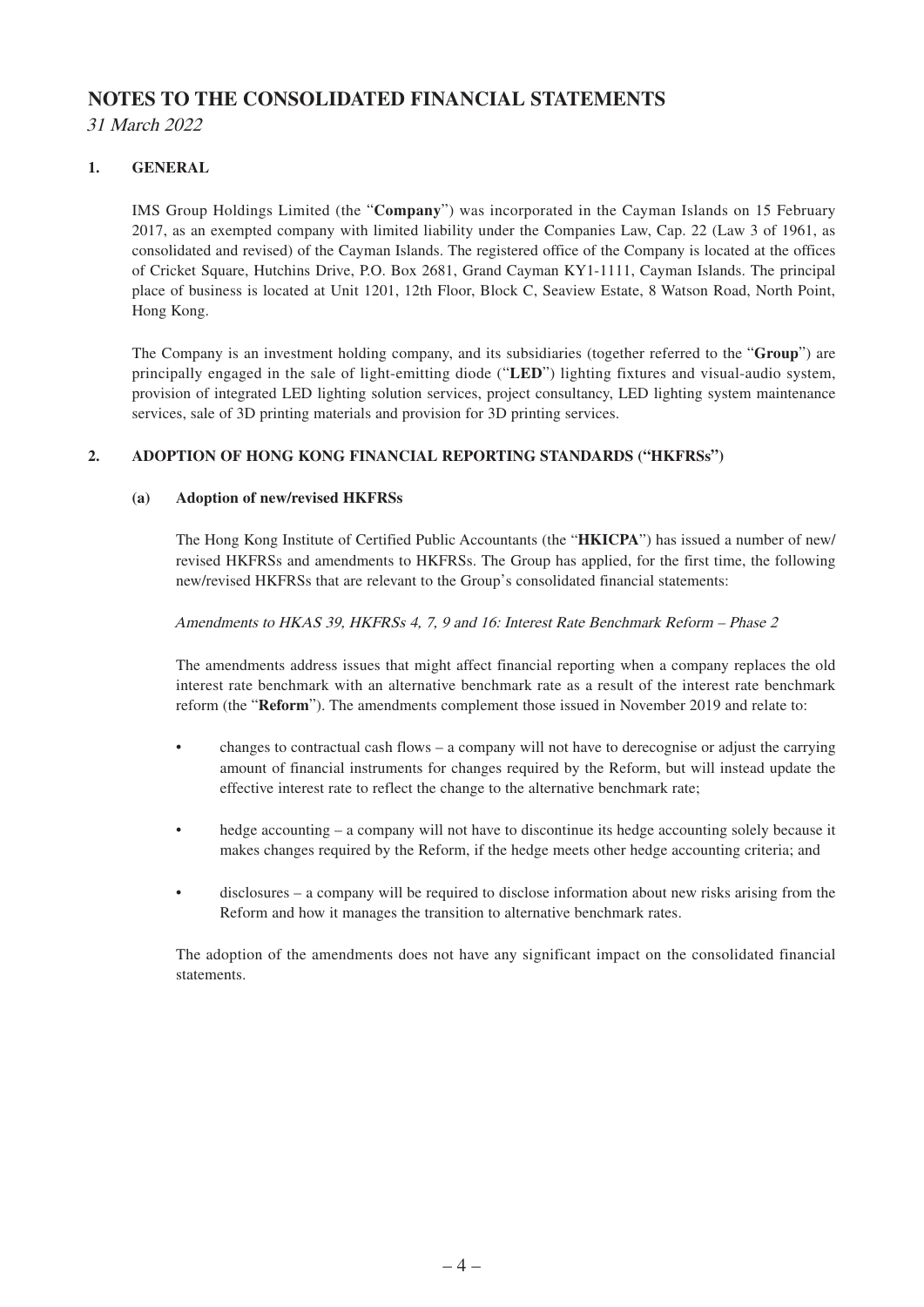#### **(b) New/revised HKFRSs that have been issued but are not yet effective**

The following new/revised HKFRSs, potentially relevant to the Group's consolidated financial statements, have been issued, but are not yet effective and have not been early adopted by the Group.

| Amendments to HKAS 16              | Proceeds before Intended Use <sup>1</sup>                                                             |
|------------------------------------|-------------------------------------------------------------------------------------------------------|
| Amendments to HKAS 37              | Cost of Fulfilling a Contract $1$                                                                     |
| Amendments to HKFRS 3              | Reference to the Conceptual Framework <sup>1</sup>                                                    |
| Annual Improvements to HKFRSs      | 2018-2020 Cycle <sup>1</sup>                                                                          |
| Amendments to HKAS 1               | Classification of Liabilities as Current or Non-current <sup>2</sup>                                  |
| Amendments to HKAS 1               | Disclosure of Accounting Policies <sup>2</sup>                                                        |
| Amendments to HKAS 8               | Definition of Accounting Estimates <sup>2</sup>                                                       |
| Amendments to HKAS 12              | Deferred Tax related to Assets and Liabilities arising from<br>a Single Transaction <sup>2</sup>      |
| <b>HKFRS 17</b>                    | Insurance Contracts <sup>2</sup>                                                                      |
| Amendment to HKFRS 17              | Initial Application of HKFRS 17 and HKFRS 9 -<br>Comparative Information <sup>2</sup>                 |
| Amendments to HKFRS 10 and HKAS 28 | Sale or Contribution of Assets between an Investor and its<br>Associate or Joint Venture <sup>3</sup> |

<sup>1</sup> Effective for annual periods beginning on or after 1 January 2022

<sup>2</sup> Effective for annual periods beginning on or after 1 January 2023

<sup>3</sup> The effective date to be determined

The directors of the Company do not anticipate that the adoption of the new/revised HKFRSs in future periods will have any material impact on the results of the Group.

#### **3. BASIS OF PREPARATION**

#### **(a) Statement of compliance**

The consolidated financial statements of the Group have been prepared in accordance with Hong Kong Financial Reporting Standards ("**HKFRSs**"), which collective term includes all applicable HKFRSs, Hong Kong Accounting Standards ("**HKASs**") and Interpretations issued by the HKICPA, accounting principles generally accepted in Hong Kong and the disclosure requirements of the Companies Ordinance. These consolidated financial statements also comply with the applicable disclosure requirements of the Rules Governing the Listing of Securities on GEM of The Stock Exchange of Hong Kong Limited (the "**GEM Listing Rules**").

#### **(b) Basis of measurement**

The consolidated financial statements have been prepared under the historical cost basis.

#### **(c) Functional and presentation currency**

The consolidated financial statements are presented in Hong Kong dollars ("**HK\$**"), which is also the functional currency of the Company, and all values are rounded to the nearest thousands, except when otherwise indicated. Each entity in the Group maintains its books and records in its own functional currency.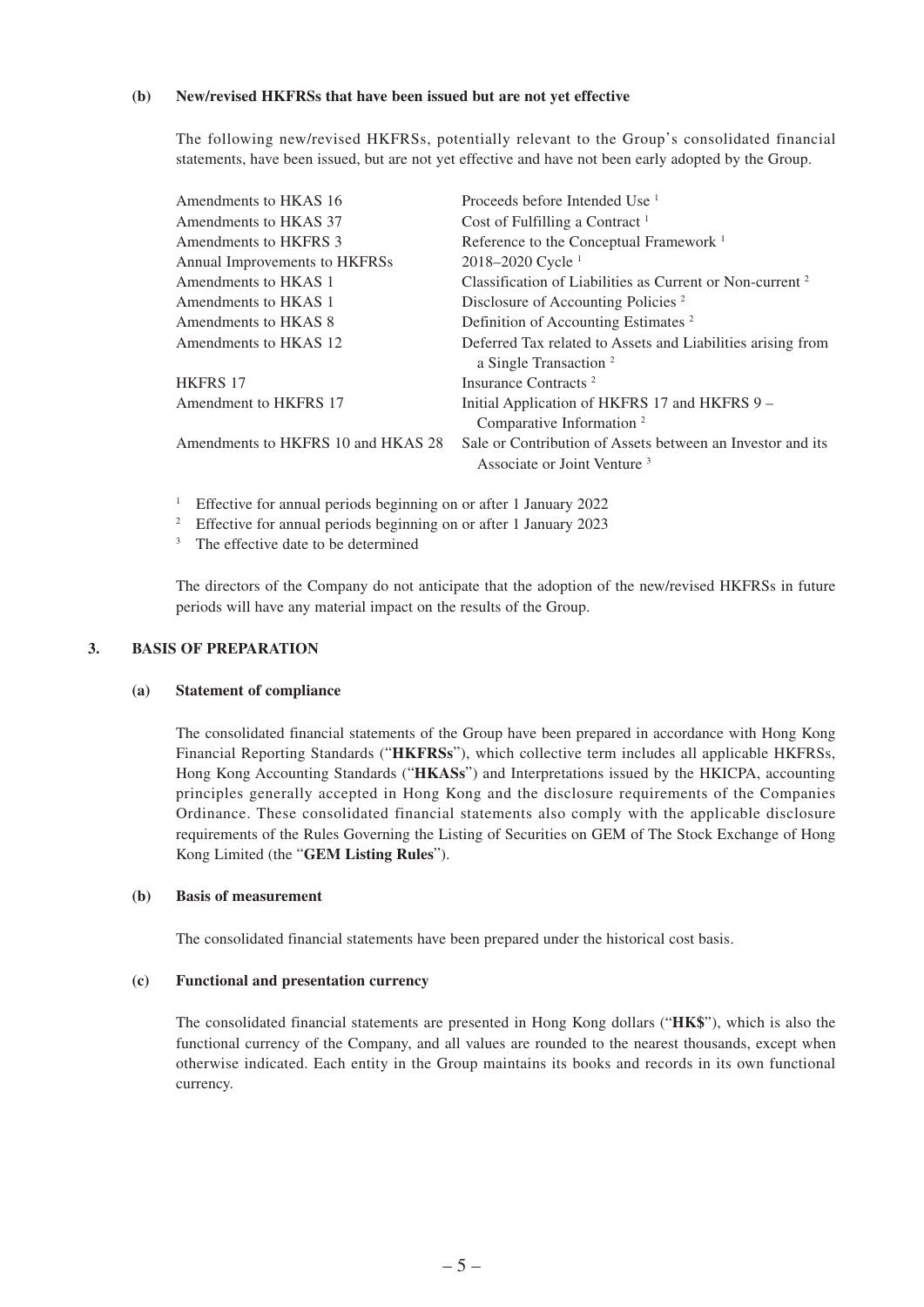#### **4. SEGMENT INFORMATION**

#### **Operating segments**

During the year, the Group was principally engaged in sale of LED lighting fixtures and visual-audio system, provision of integrated LED lighting solution services, project consultancy and LED lighting system maintenance services, sale of 3D printing materials and provision for 3D printing services (2020: principally engaged in sale of LED lighting fixtures and visual-audio system, provision of integrated LED lighting solution services, project consultancy and LED lighting system maintenance services).

Information reported to the Group's chief operating decision maker, for the purpose of resources allocation and performance assessment, focuses on the operating results of the Group as a whole. The Group's resources are integrated and as a result, no discrete operating segment financial information is available. Accordingly, no operating segment information is presented.

#### **Geographical information**

The following table sets out the information about the geographical location of the Group's revenue from external customers and non-current assets other than financial instruments ("**Specified non-current assets**").

The Group comprises the following major geographical segments:

|                                        | <b>Revenue from</b><br>external customers |                 | <b>Specified non-current assets</b> |                 |
|----------------------------------------|-------------------------------------------|-----------------|-------------------------------------|-----------------|
|                                        | by customers' location                    |                 | by assets' location                 |                 |
|                                        | 2022                                      | 2021            | 2022                                | 2021            |
|                                        | <b>HK\$'000</b>                           | <b>HK\$'000</b> | <b>HK\$'000</b>                     | <b>HK\$'000</b> |
| Hong Kong (place of domicile)          | 4,613                                     | 3,465           | 7,838                               | 4,757           |
| The People's Republic of China         |                                           |                 |                                     |                 |
| (the "PRC")                            | 63,327                                    | 44,052          | 3,569                               | 5,553           |
| Asia (excluding Hong Kong and the PRC) | 9,830                                     | 7,439           |                                     |                 |
| Europe                                 |                                           | 227             |                                     |                 |
| Others                                 | 1,134                                     | 465             |                                     |                 |
|                                        | 78,904                                    | 55,648          | 11,407                              | 10,310          |

#### **Information about major customers**

Revenue attributed from customers that accounted for 10% or more of the Group's total revenue during the year is as follows:

|            | 2022<br><b>HK\$'000</b> | 2021<br>HK\$'000 |
|------------|-------------------------|------------------|
| Customer A | 11,101                  | 10,414           |
| Customer B | N/A                     | 7,797            |

The revenue from Customer B was less than 10% of the revenue of the Group for the year ended 31 March 2022.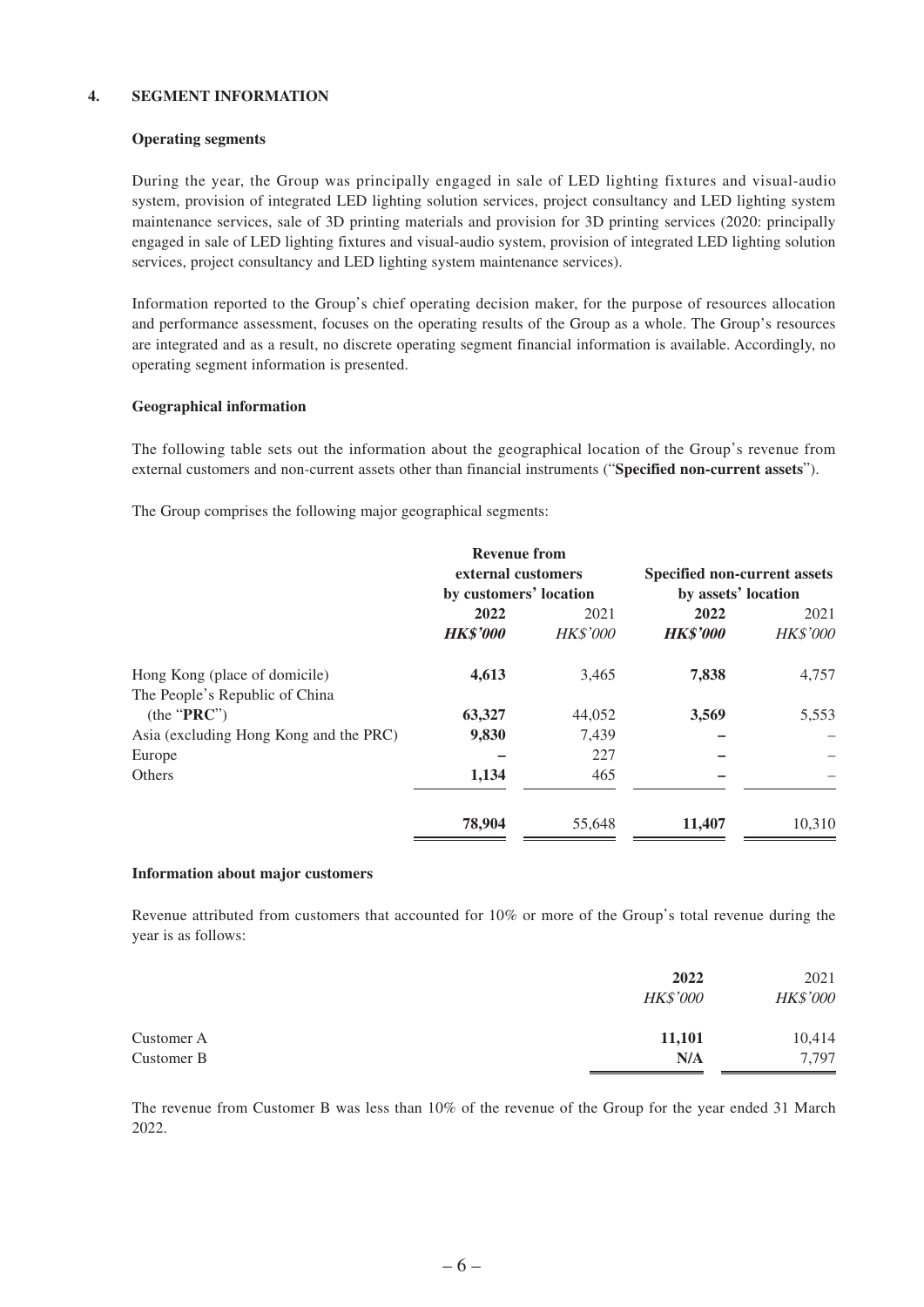In the following table, revenue is disaggregated by primary geographical market, major products and service lines and timing of revenue recognition. The table also includes a reconciliation of the disaggregated revenue with the Group's reportable segment.

#### Disaggregation of revenue from contracts with customers

|                                 |                 | <b>Integrated LED</b><br>lighting solution service |                 | Sales of LED<br>lighting fixtures |                 | Sales of<br>visual-audio systems |                 | <b>LED</b> lighting system<br>consultation and<br>maintenance services |                 | Sales of 3D printing<br>materials and provision<br>for 3D printing services |                 | Total    |
|---------------------------------|-----------------|----------------------------------------------------|-----------------|-----------------------------------|-----------------|----------------------------------|-----------------|------------------------------------------------------------------------|-----------------|-----------------------------------------------------------------------------|-----------------|----------|
|                                 | 2022            | 2021                                               | 2022            | 2021                              | 2022            | 2021                             | 2022            | 2021                                                                   | 2022            | 2021                                                                        | 2022            | 2021     |
|                                 | <b>HK\$'000</b> | <b>HK\$'000</b>                                    | <b>HK\$'000</b> | <b>HK\$'000</b>                   | <b>HK\$'000</b> | HK\$'000                         | <b>HK\$'000</b> | <b>HK\$'000</b>                                                        | <b>HK\$'000</b> | <b>HK\$'000</b>                                                             | <b>HK\$'000</b> | HK\$'000 |
| <b>Geographical markets</b>     |                 |                                                    |                 |                                   |                 |                                  |                 |                                                                        |                 |                                                                             |                 |          |
| - Hong Kong (place of domicile) |                 |                                                    | 1,576           | 1,976                             | 568             | 164                              | 1,962           | 1,325                                                                  | 507             | -                                                                           | 4,613           | 3,465    |
| - The PRC                       | 20,782          | 15,662                                             | 38,057          | 26,896                            |                 | $\overline{a}$                   | 4,488           | 1,494                                                                  |                 | $\overline{\phantom{0}}$                                                    | 63,327          | 44,052   |
| - Asia (excluding Hong Kong and |                 |                                                    |                 |                                   |                 |                                  |                 |                                                                        |                 |                                                                             |                 |          |
| the PRC)                        |                 | $\overline{\phantom{0}}$                           | 8,525           | 5,983                             | -               | $\qquad \qquad -$                | 1,305           | 1,456                                                                  |                 | -                                                                           | 9,830           | 7,439    |
| - Europe                        |                 |                                                    |                 | 181                               |                 |                                  | ۰               | 46                                                                     |                 |                                                                             |                 | 227      |
| - Others                        |                 | $\overline{\phantom{0}}$                           | 1,127           | 465                               |                 |                                  | 7               | $\overline{\phantom{0}}$                                               |                 | -                                                                           | 1,134           | 465      |
|                                 | 20,782          | 15,662                                             | 49,285          | 35,501                            | 568             | 164                              | 7,762           | 4,321                                                                  | 507             |                                                                             | 78,904          | 55,648   |
|                                 |                 |                                                    |                 |                                   |                 |                                  |                 |                                                                        |                 |                                                                             |                 |          |
| Timing of revenue recognition   |                 |                                                    |                 |                                   |                 |                                  |                 |                                                                        |                 |                                                                             |                 |          |
| - At a point in time            |                 |                                                    | 49,285          | 35,501                            | 568             | 164                              |                 |                                                                        | 507             | $\overline{\phantom{0}}$                                                    | 50,360          | 35,665   |
| - Over time                     | 20,782          | 15,662                                             |                 |                                   |                 | $\qquad \qquad -$                | 7,762           | 4,321                                                                  |                 | -                                                                           | 28,544          | 19,983   |
|                                 | 20,782          | 15,662                                             | 49,285          | 35,501                            | 568             | 164                              | 7,762           | 4,321                                                                  | 507             |                                                                             | 78,904          | 55,648   |

#### **5. REVENUE**

Revenue includes the net invoiced value of goods sold, project consultancy and maintenance services rendered and contracts on LED lighting solution projects earned by the Group. The amounts of each significant category of revenue recognised during the year are as follows:

|                                                                              | 2022            | 2021            |
|------------------------------------------------------------------------------|-----------------|-----------------|
|                                                                              | <b>HK\$'000</b> | <b>HK\$'000</b> |
| Revenue from contracts with customers within the scope of<br><b>HKFRS 15</b> |                 |                 |
| $Revenue - at point in time$                                                 |                 |                 |
| Sales of LED lighting fixtures                                               | 49,285          | 35,501          |
| Sales of visual-audio systems                                                | 568             | 164             |
| Sales of 3D printing materials and provision for 3D printing services        | 507             |                 |
| $Revenue - over time$                                                        |                 |                 |
| LED lighting system consultation and maintenance services                    | 7,762           | 4,321           |
| Integrated LED lighting solution service                                     | 20,782          | 15,662          |
|                                                                              | 78,904          | 55,648          |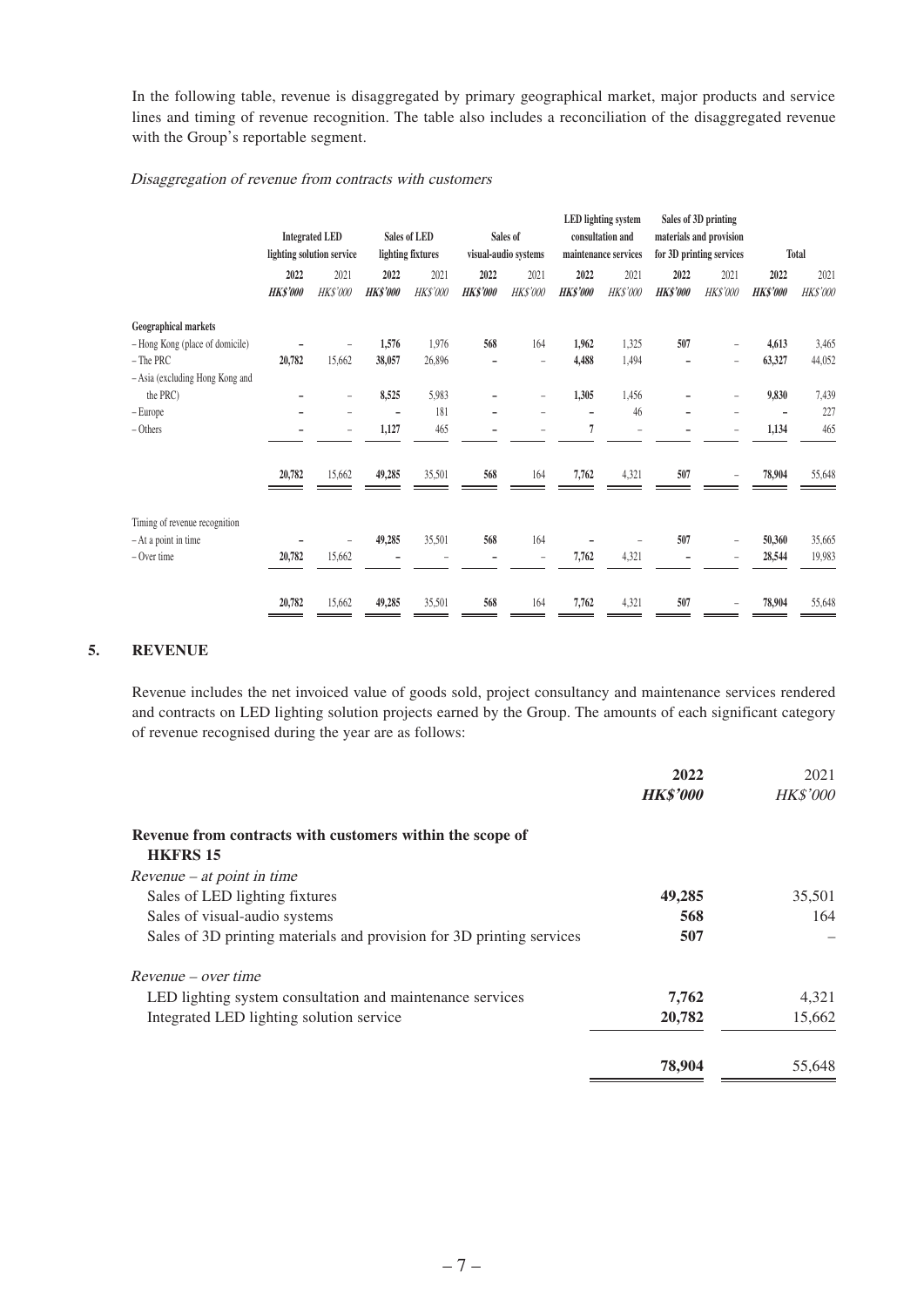#### **6. PROFIT BEFORE INCOME TAX EXPENSES**

The Group's profit before income tax expenses is arrived at after charging:

|     |                                                           | 2022<br><b>HK\$'000</b> | 2021<br><b>HK\$'000</b> |
|-----|-----------------------------------------------------------|-------------------------|-------------------------|
| (a) | <b>Finance costs</b>                                      |                         |                         |
|     | Interest on lease liabilities                             | 130                     | 176                     |
| (b) | <b>Other items</b>                                        |                         |                         |
|     | Costs of inventories recognised as expenses               | 28,353                  | 16,923                  |
|     | Auditor's remuneration                                    | 598                     | 570                     |
|     | Depreciation of property, plant and equipment             | 2,969                   | 2,565                   |
|     | Amortisation of intangible assets                         | 145                     | 140                     |
|     | Depreciation of right-of-use assets                       | 2,679                   | 2,147                   |
|     | Leases expenses of other premises under short term leases | 48                      | 120                     |

#### **7. EMPLOYEE BENEFIT EXPENSES, INCLUDING DIRECTORS' REMUNERATION**

|                                                                                                    | 2022<br><b>HK\$'000</b> | 2021<br><b>HK\$'000</b> |
|----------------------------------------------------------------------------------------------------|-------------------------|-------------------------|
| Fees, wages, salaries and allowances<br>Post-employment benefits – payment to defined contribution | 25,939                  | 22,656                  |
| retirement plan                                                                                    | 868                     | 826                     |
|                                                                                                    | 26,807                  | 23,482                  |

Employee benefit expenses included an amount of HK\$7,369,000 (2021: HK\$7,146,000) charged to "cost of sales" as labour costs for the year ended 31 March 2022.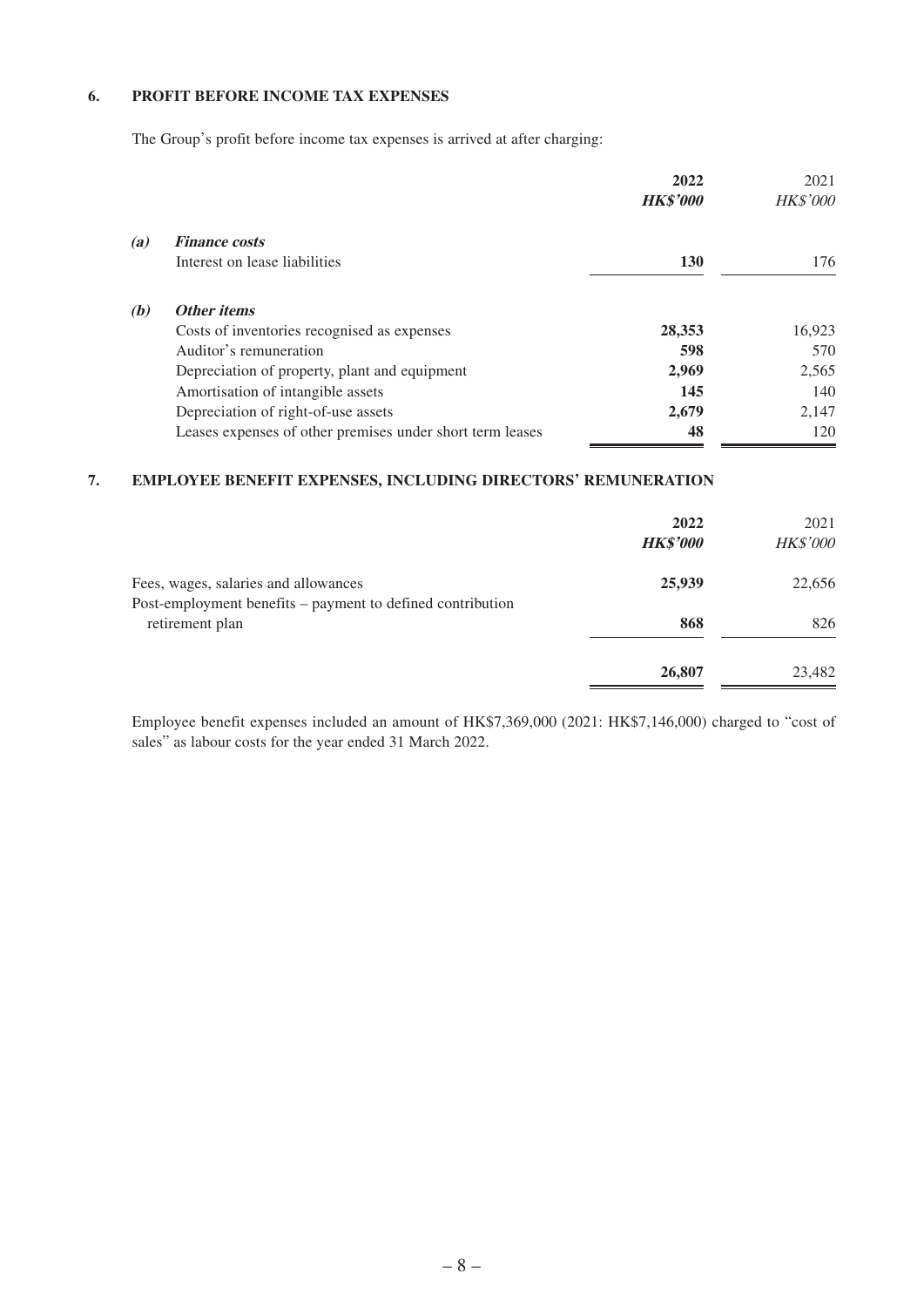#### **8. INCOME TAX EXPENSE**

The amount of income tax expense in the consolidated statement of profit or loss and other comprehensive income represents:

|                                                          | 2022<br><b>HK\$'000</b> | 2021<br><b>HK\$'000</b> |
|----------------------------------------------------------|-------------------------|-------------------------|
| <b>Current</b> tax                                       |                         |                         |
| Hong Kong profits tax                                    |                         |                         |
| - Current year                                           | 980                     |                         |
| PRC enterprise income tax ("EIT")                        |                         |                         |
| - Current year                                           | 1,222                   | 294                     |
| - Under (Over) provision in respect of prior years       | 32                      | (20)                    |
|                                                          | 2,234                   | 274                     |
| <b>Withholding tax</b>                                   |                         |                         |
| Withholding tax on dividend income from a PRC subsidiary |                         | 1,290                   |
| <b>Deferred</b> tax                                      |                         |                         |
| Origination and reversal of temporary differences        | (66)                    | (616)                   |
| Income tax expense                                       | 2,168                   | 948                     |

#### **Hong Kong profits tax**

Under the two-tiered profits tax rates regime introduced in 2018, the first HK\$2,000,000 of profits of qualifying group entity are taxed at 8.25% and profits above HK\$2,000,000 are taxed at 16.5%. The profits of other group entities in Hong Kong not qualifying for the two-tiered profits tax rates regime continue to be taxed at a flat rate of 16.5% (2021: No provision of Hong Kong Profits Tax had been made as the Group does not have assessable profit or has tax losses brought forward to set off assessable profit from Hong Kong for the year ended 31 March 2021).

#### **PRC EIT**

Under the Law of the PRC on EIT (the "**EIT Law**") and Implementation Regulation of the EIT Law, the tax rate of the PRC subsidiaries is 25% for both years.

For the year ended 31 March 2021, Shenzhen CH Alliance Trading Co., Limited, a subsidiary of the Company, complies with the provisions of the Notice on Applying Inclusive Tax Relief Policies to Small and Micro Enterprises (Cai Shui [2019] No.13), pursuant to which for the period from 1 January 2019 to 31 December 2021, for small and micro enterprises, the portion of annual taxable income not exceeding RMB1,000,000 is subject to a corporate tax rate of 20% on the basis of 25% (further reduce to 12.5% for the period from 1 January 2021 to 31 December 2022) of this portion of its taxable income, and the portion of annual taxable income exceeding RMB1,000,000 but not exceeding RMB3,000,000 is subject to corporate tax rate of 20% on the basis of 50% of this portion of its taxable income.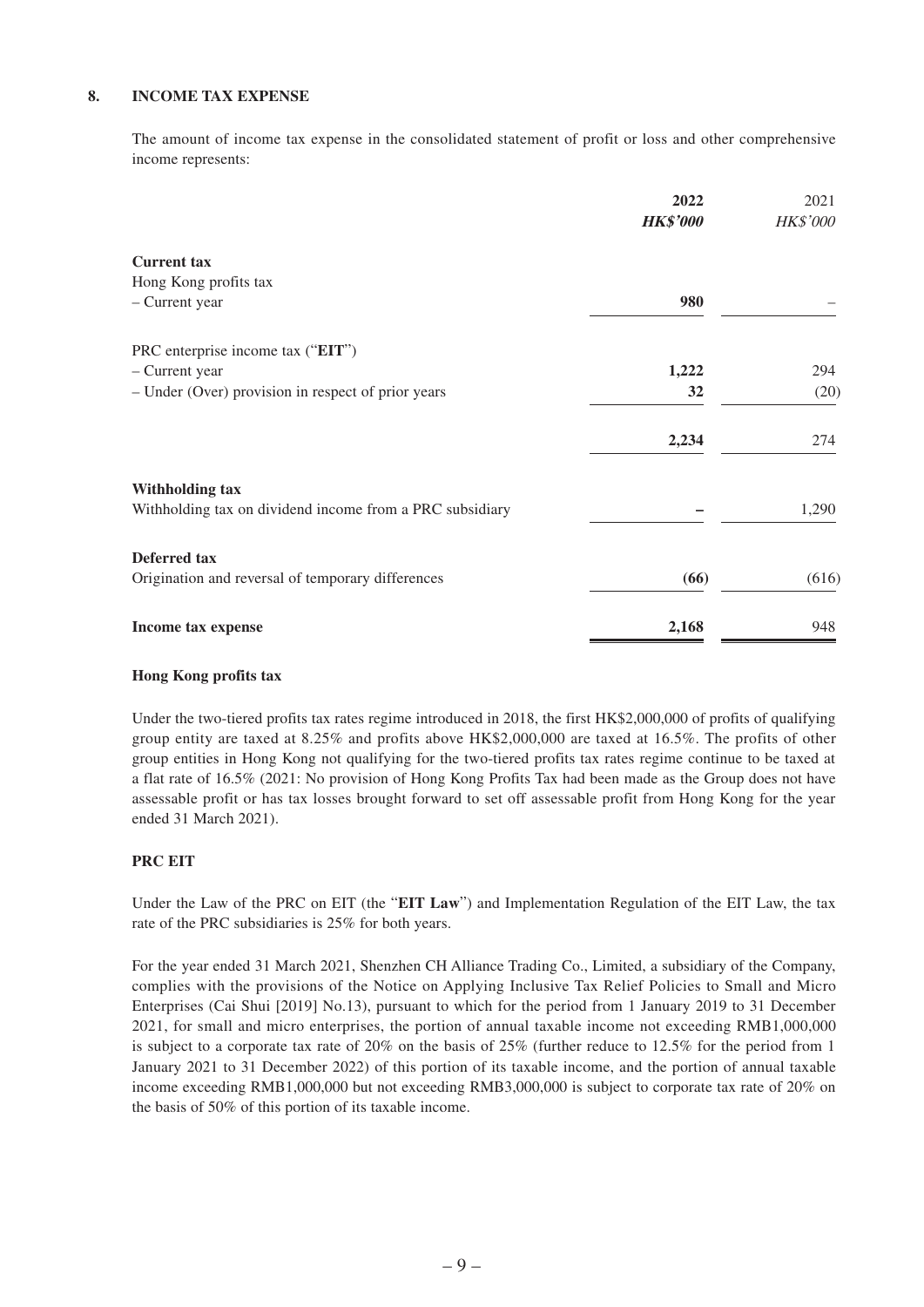#### **Withholding tax**

Under the EIT Law, dividends, interests, rent, royalties and gains on transfers of property received by a foreign enterprise, i.e., non-China tax resident enterprise, will be subject to the PRC withholding tax at 10% or a reduced treaty rate depending on provisions of tax treaty entered between the PRC and the jurisdiction where the foreign enterprise incorporated. The withholding tax rate is 5% for the holding company in Hong Kong if the holding company is the beneficial owner of the dividend received from the invested enterprises in the PRC and obtained the approval of enjoying the treaty rate from the PRC tax authorities. The withholding tax imposed on the dividend income received from the Group's PRC entities will reduce the Group's net income.

#### **9. DIVIDENDS**

|                                                                                                                        | 2022<br><b>HK\$'000</b> | 2021<br><b>HK\$'000</b> |
|------------------------------------------------------------------------------------------------------------------------|-------------------------|-------------------------|
| Attributable to the current year:<br>Proposed final dividend of HK\$0.004 (2021: HK\$0.01) per share                   | 4,000                   | 10,000                  |
| Attributable to previous years, approved and paid during the year:<br>Final dividend of HK\$0.01 (2021: Nil) per share | 10,000                  |                         |

The final dividend for 2022 proposed after the end of the reporting period is subject to shareholders' approval at the forthcoming annual general meeting. This dividend has not been recognised as liabilities at the end of the reporting period.

#### **10. EARNINGS PER SHARE**

#### **(a) Basic**

The calculation of the basic earnings per share attributable to owners of the Company is based on the following data:

|                                                                                           | 2022<br><b>HK\$'000</b> | 2021<br>HK\$'000 |
|-------------------------------------------------------------------------------------------|-------------------------|------------------|
| <b>Numerator</b>                                                                          |                         |                  |
| Profit attributable to owners of the Company                                              | 11,371                  | 5,429            |
|                                                                                           | '000 shares             | '000 shares      |
| <b>Denominator</b>                                                                        |                         |                  |
| Weighted average number of ordinary shares<br>for the purpose of basic earnings per share | 1,000,000               | 1,000,000        |
| Basic earnings per share (HK cent)                                                        | 1.14                    | 0.54             |

#### **(b) Diluted**

Diluted earnings per share is same as basic earnings per share as there was no potential dilutive ordinary shares for the years ended 31 March 2022 and 2021.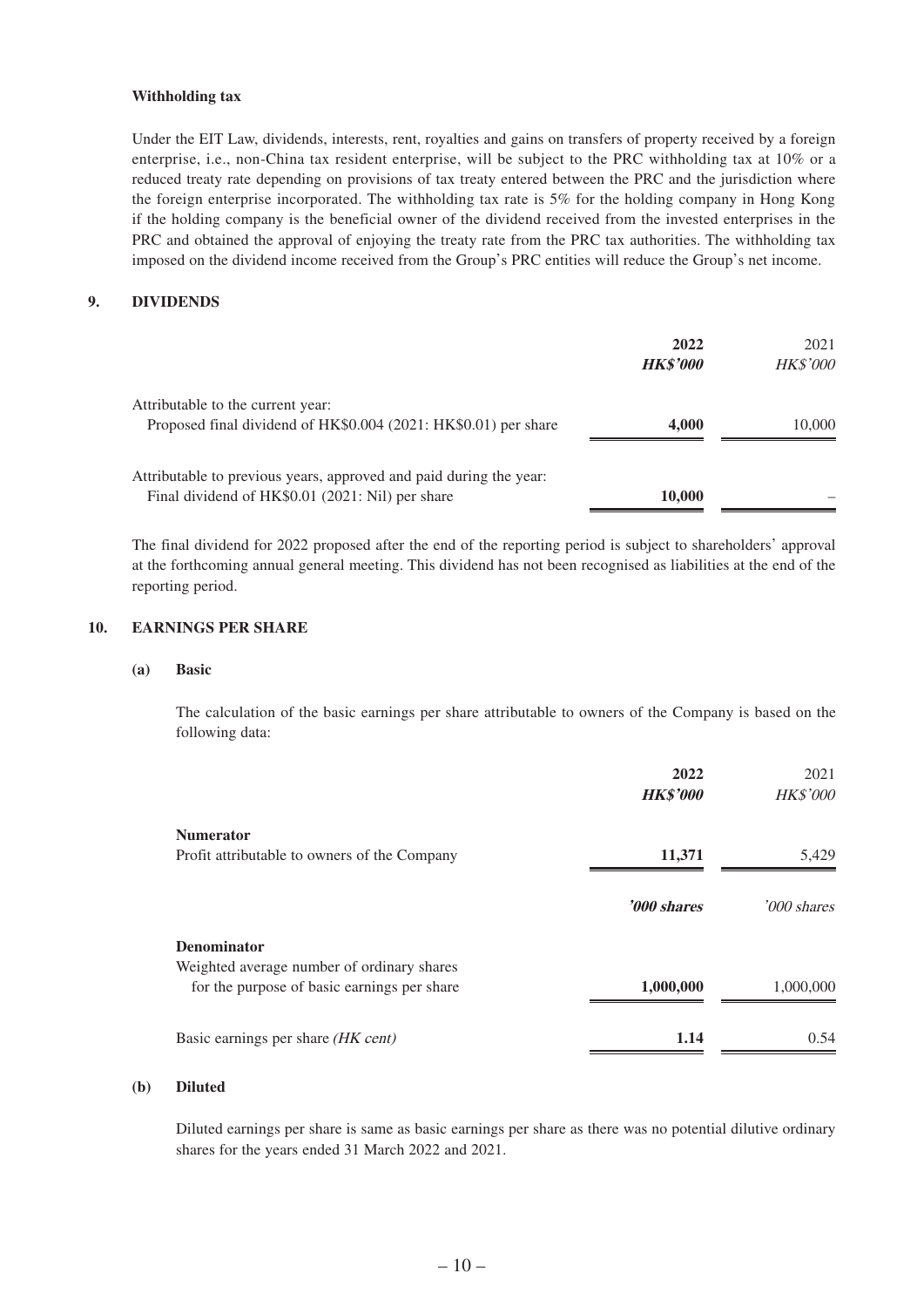#### **11. TRADE AND OTHER RECEIVABLES**

|                                   |                   | 2022            | 2021            |
|-----------------------------------|-------------------|-----------------|-----------------|
|                                   | <b>Note</b>       | <b>HK\$'000</b> | <b>HK\$'000</b> |
| <b>Trade receivables</b>          |                   |                 |                 |
| From third parties                |                   | 20,533          | 21,611          |
| Less: Loss allowance              |                   | (4,665)         | (7, 398)        |
| Trade receivables, net            | $\left( a\right)$ | 15,868          | 14,213          |
| <b>Other receivables</b>          |                   |                 |                 |
| Prepayment and deposits           |                   | 2,114           | 1,790           |
| Other receivables                 |                   | 108             | 74              |
|                                   |                   | 2,222           | 1,864           |
| Total trade and other receivables |                   | 18,090          | 16,077          |

Note:

(a) The Group generally allows a credit period within 30 (2021: 30) days to its trade customers. Application for progress payments on projects are made on regular basis. The Group does not hold any collateral over these balances.

The following is an ageing analysis of trade receivables, net of loss allowance, presented based on the earlier of invoice date or revenue recognition date:

|                                           | 2022<br><b>HK\$'000</b> | 2021<br><b>HK\$'000</b> |
|-------------------------------------------|-------------------------|-------------------------|
| Less than 1 month                         | 3,650                   | 807                     |
| 1 month to 3 months                       | 9,726                   | 11,883                  |
| 4 months to 6 months                      | 1,196                   | 1,247                   |
| More than 6 months but less than one year | 1,296                   | 276                     |
|                                           | 15,868                  | 14,213                  |

Movements in loss allowance for impairment of trade receivables are as follows:

|                                      | 2022<br><b>HK\$'000</b> | 2021<br><b>HK\$'000</b> |
|--------------------------------------|-------------------------|-------------------------|
| At beginning of the reporting period | 7,398                   | 6,429                   |
| Amount written off                   | (3,191)                 |                         |
| Loss allowance on trade receivables  | 316                     | 741                     |
| Exchange realignment                 | 142                     | 228                     |
| At the end of the reporting period   | 4,665                   | 7,398                   |

Trade receivables of HK\$3,191,000 written off during the year are still subject to enforcement activity.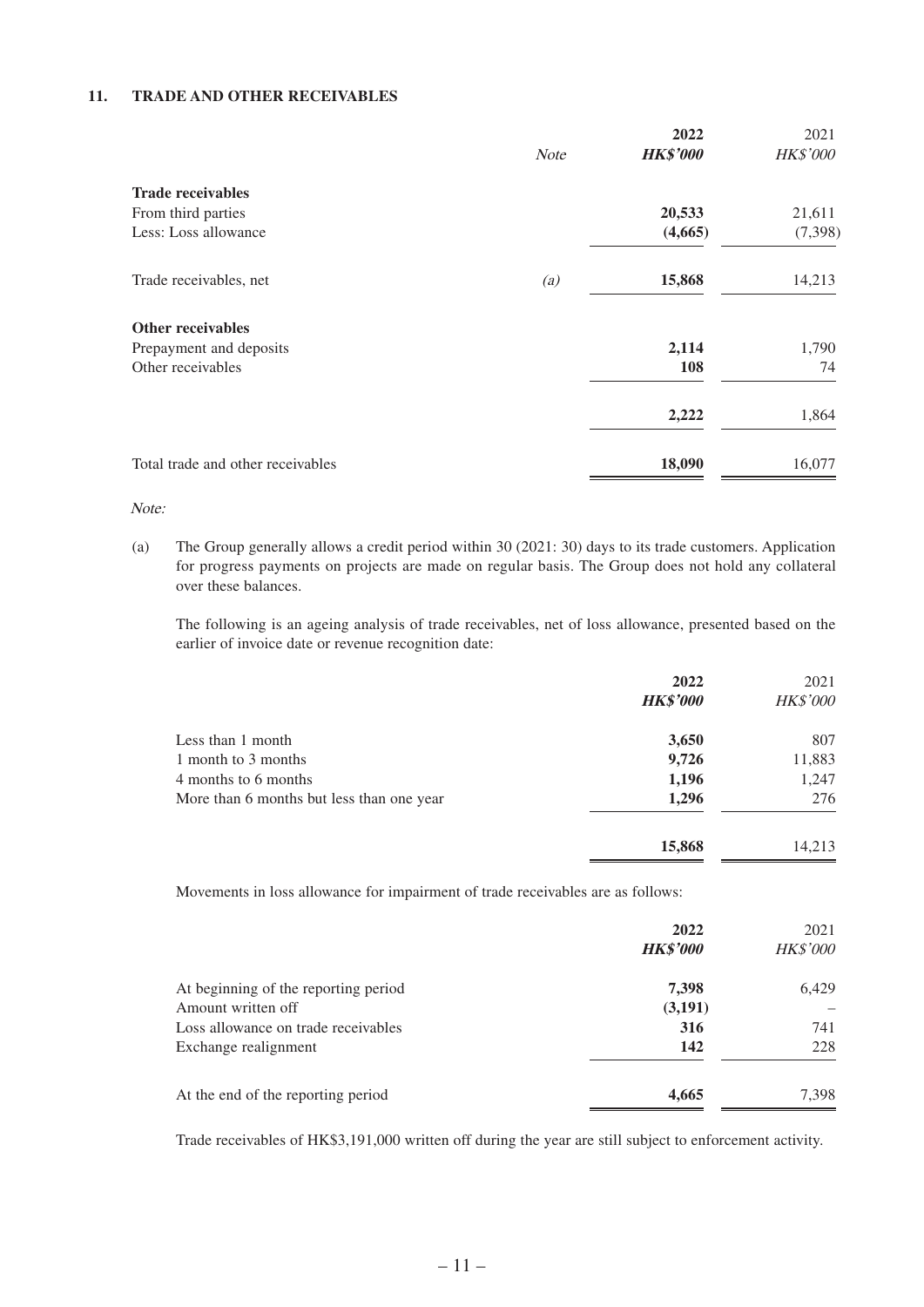#### **12. TRADE AND OTHER PAYABLES**

|                                                      | <b>Note</b> | 2022<br><b>HK\$'000</b> | 2021<br><b>HK\$'000</b> |
|------------------------------------------------------|-------------|-------------------------|-------------------------|
|                                                      |             |                         |                         |
| <b>Trade payables</b>                                | (a)         | 6,765                   | 6,184                   |
| Other payables                                       |             |                         |                         |
| Provision of warranties                              |             | 655                     | 385                     |
| Staff cost payables                                  |             | 3,583                   | 1,106                   |
| Other tax payables                                   |             | 1,694                   | 1,461                   |
| Other payables and accruals                          |             | 1,085                   | 896                     |
|                                                      |             | 7,017                   | 3,848                   |
| Total trade and other payables                       |             | 13,782                  | 10,032                  |
| Less: Non-current portion<br>Provision of warranties |             | (129)                   | (110)                   |
|                                                      |             |                         |                         |
| Current portion                                      |             | 13,653                  | 9,922                   |

Note:

(a) The credit period of trade payables is normally within 30 (2021: 30) days. The ageing analysis of the trade payables based on invoice date is as follows:

|                              | 2022<br><b>HK\$'000</b> | 2021<br><b>HK\$'000</b> |
|------------------------------|-------------------------|-------------------------|
| Current or less than 1 month | 1,259                   | 502                     |
| 1 month to 3 months          | 2,504                   | 2,377                   |
| 4 months to 6 months         | 1,411                   | 815                     |
| 7 months to 12 months        | 1,296                   | 1,710                   |
| More than one year           | 295                     | 780                     |
|                              | 6,765                   | 6,184                   |

#### **13. SHARE CAPITAL**

|                                                          | 2022                       |                 | 2021                       |                 |  |
|----------------------------------------------------------|----------------------------|-----------------|----------------------------|-----------------|--|
|                                                          | <b>Number</b><br>of shares | <b>HK\$'000</b> | <b>Number</b><br>of shares | <b>HK\$'000</b> |  |
| Authorised:<br>Ordinary shares of HK\$0.001 each         | 10,000,000,000             | 10,000          | 10,000,000,000             | 10,000          |  |
| <b>Issued and fully paid:</b><br>At 1 April and 31 March | 1,000,000,000              | 1,000           | 1,000,000,000              | 1.000           |  |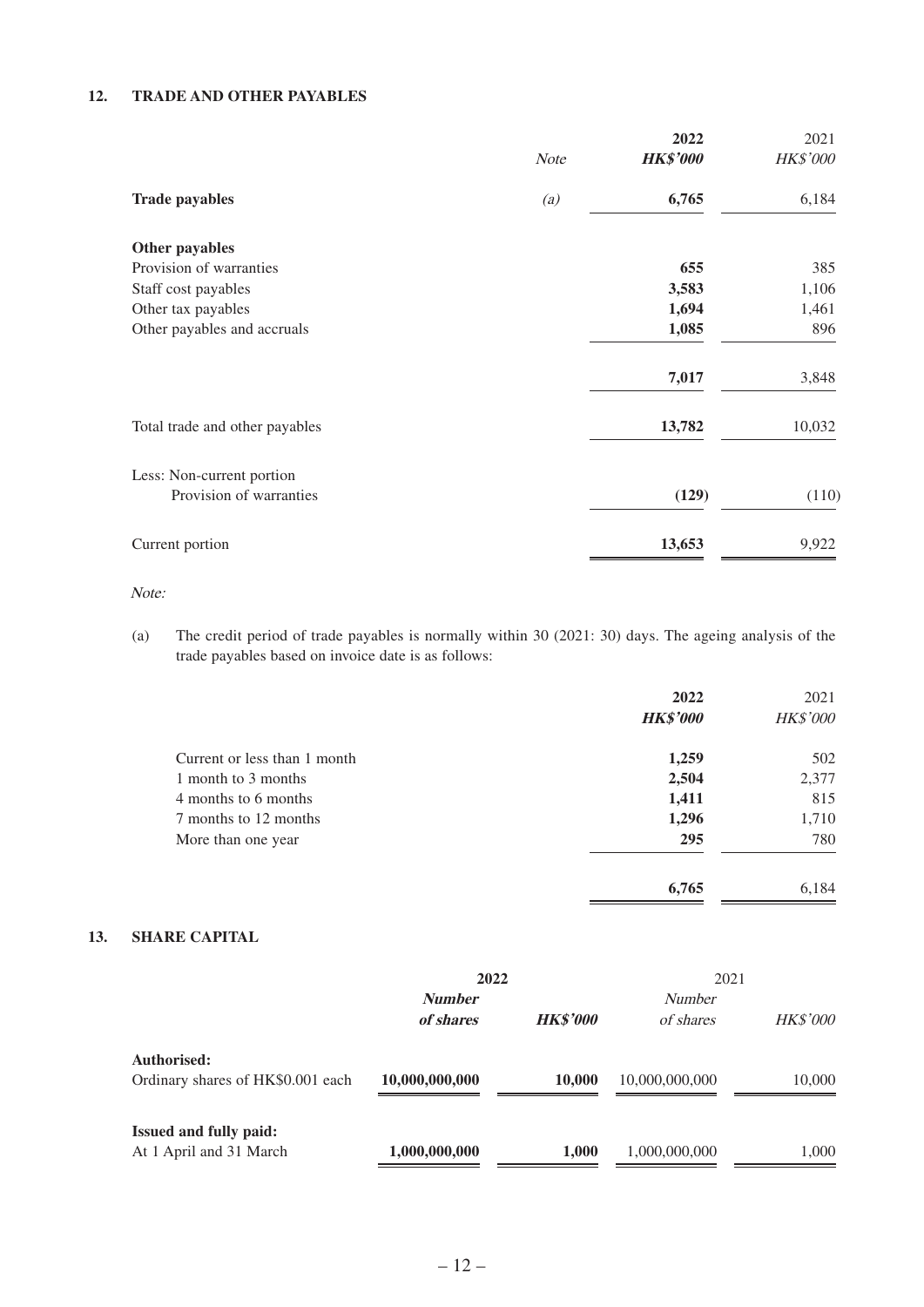# **MANAGEMENT DISCUSSION AND ANALYSIS**

## **BUSINESS REVIEW**

The Group is principally engaged in provision of LED lighting fixtures and integrated LED lighting solution services for retail stores of world-renowned luxury brands mainly in the Asia market.

For the year ended 31 March 2022, the Group recorded revenue of approximately HK\$78.9 million and profit attributable to the owners of the Company of approximately HK\$11.4 million, as compared to revenue of approximately HK\$55.6 million and profit attributable to owners of the Company of approximately HK\$5.4 million for the year ended 31 March 2021. The Group considers the increase in revenue was mainly caused by an increase in revenue from sales of LED lighting fixtures. As for the increase in profit attributable to owners of the Company, it was mainly due to the increase in gross profit for the year ended 31 March 2022.

The following table sets forth the details of the Group's revenue sources:

|                                           | For the year ended 31 March |       |              |       |  |
|-------------------------------------------|-----------------------------|-------|--------------|-------|--|
|                                           | 2022                        |       | 2021         |       |  |
| <b>Revenue sources</b>                    | <b>HK\$'million</b>         | %     | HK\$'million | %     |  |
| Sales of LED lighting fixtures            | 49.3                        | 62.5  | 35.5         | 63.9  |  |
| Integrated LED lighting solution services | 20.8                        | 26.4  | 15.7         | 28.2  |  |
| LED lighting system consultation          |                             |       |              |       |  |
| and maintenance services                  | 7.7                         | 9.7   | 4.3          | 7.7   |  |
| Sales of visual-audio systems             | 0.6                         | 0.8   | 0.1          | 0.2   |  |
| Sales of 3D printing materials and        |                             |       |              |       |  |
| provision for 3D printing services        | 0.5                         | 0.6   |              |       |  |
|                                           | 78.9                        | 100.0 | 55.6         | 100.0 |  |

### **Sales of LED lighting fixtures**

Our revenue generated from sales of LED lighting fixtures has increased from approximately HK\$35.5 million for the year ended 31 March 2021 to approximately HK\$49.3 million for the year ended 31 March 2022, representing an increase of approximately 38.9% in this segment. The increase was mainly due to the customers increasing the budget for their projects as they become adapted to the coronavirus disease 2019 ("**COVID-19**") situation.

### **Integrated LED lighting solution services**

Our revenue generated from integrated LED lighting solution services has increased from approximately HK\$15.7 million for the year ended 31 March 2021 to approximately HK\$20.8 million for the year ended 31 March 2022, representing an increase of approximately 32.5%. The increase was mainly due to the increase in facade projects in the PRC during the year.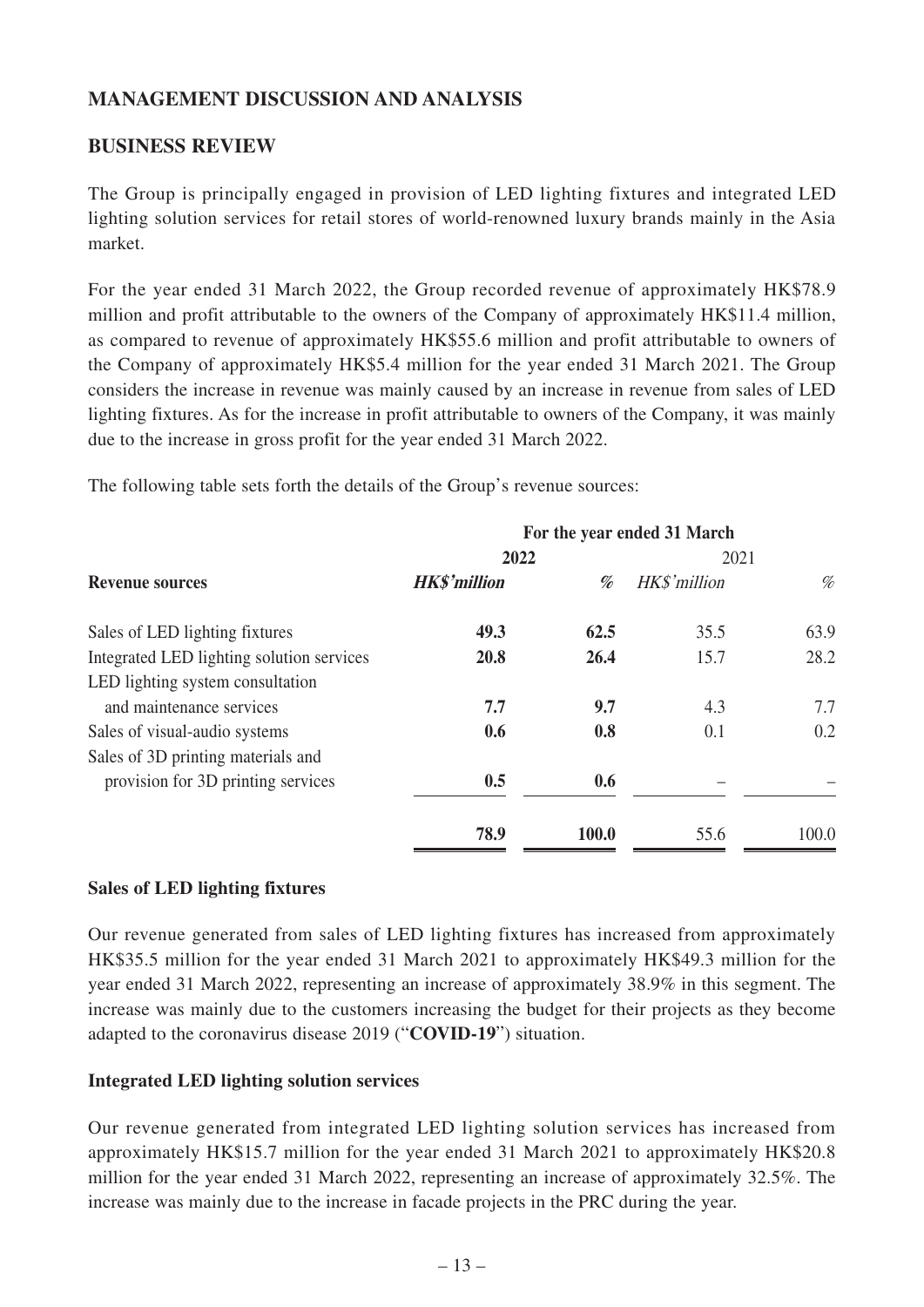### **LED lighting system consultation and maintenance services**

Our revenue generated from LED lighting system consultation and maintenance services has increased from approximately HK\$4.3 million for the year ended 31 March 2021 to approximately HK\$7.7 million for the year ended 31 March 2022, representing an increase of approximately 79.1%. The increase was mainly due to the increase of maintenance services requested by the customers.

### **Sales of visual-audio systems**

Our sales of visual-audio systems has increased from approximately HK\$0.1 million for the year ended 31 March 2021 to approximately HK\$0.6 million for the year ended 31 March 2022, representing an increase of approximately 500.0% in this segment. The increase was mainly due to increase of demand from the customers.

### **Sales of 3D printing materials and provision for 3D printing services**

Our sales of 3D printing materials and provision for 3D printing services was approximately HK\$0.5 million for the year ended 31 March 2022 (2021: Nil).

### **FINANCIAL REVIEW**

### **Revenue**

Our revenue increased from approximately HK\$55.6 million for the year ended 31 March 2021 by approximately HK\$23.3 million or 41.9%, to approximately HK\$78.9 million for the year ended 31 March 2022. The increase was mainly due to the increase in revenue from sales of LED lighting fixtures.

### **Cost of Sales**

Our cost of sales increased from approximately HK\$27.3 million for the year ended 31 March 2021 by approximately HK\$10.5 million or 38.5%, to approximately HK\$37.8 million for the year ended 31 March 2022. The increase was in line with the increase in revenue.

### **Gross Profit**

With the impact of the above factors, gross profit increased from approximately HK\$28.3 million for the year ended 31 March 2021 by approximately HK\$12.8 million or 45.2%, to approximately HK\$41.1 million for the year ended 31 March 2022. Besides, the gross profit margin increased from approximately 50.9% for the year ended 31 March 2021 by approximately 1.2%, to approximately 52.1% for the year ended 31 March 2022.

### **Other Income and Other Gains and Losses, Net**

Our other income and other gains and losses decreased from approximately HK\$2.8 million for the year ended 31 March 2021 by approximately HK\$1.9 million or 67.9% to HK\$0.9 million for the year ended 31 March 2022. The decrease was mainly due to the absence of the one-off government grants of approximately HK\$2.1 million which was available during the year ended 31 March 2021.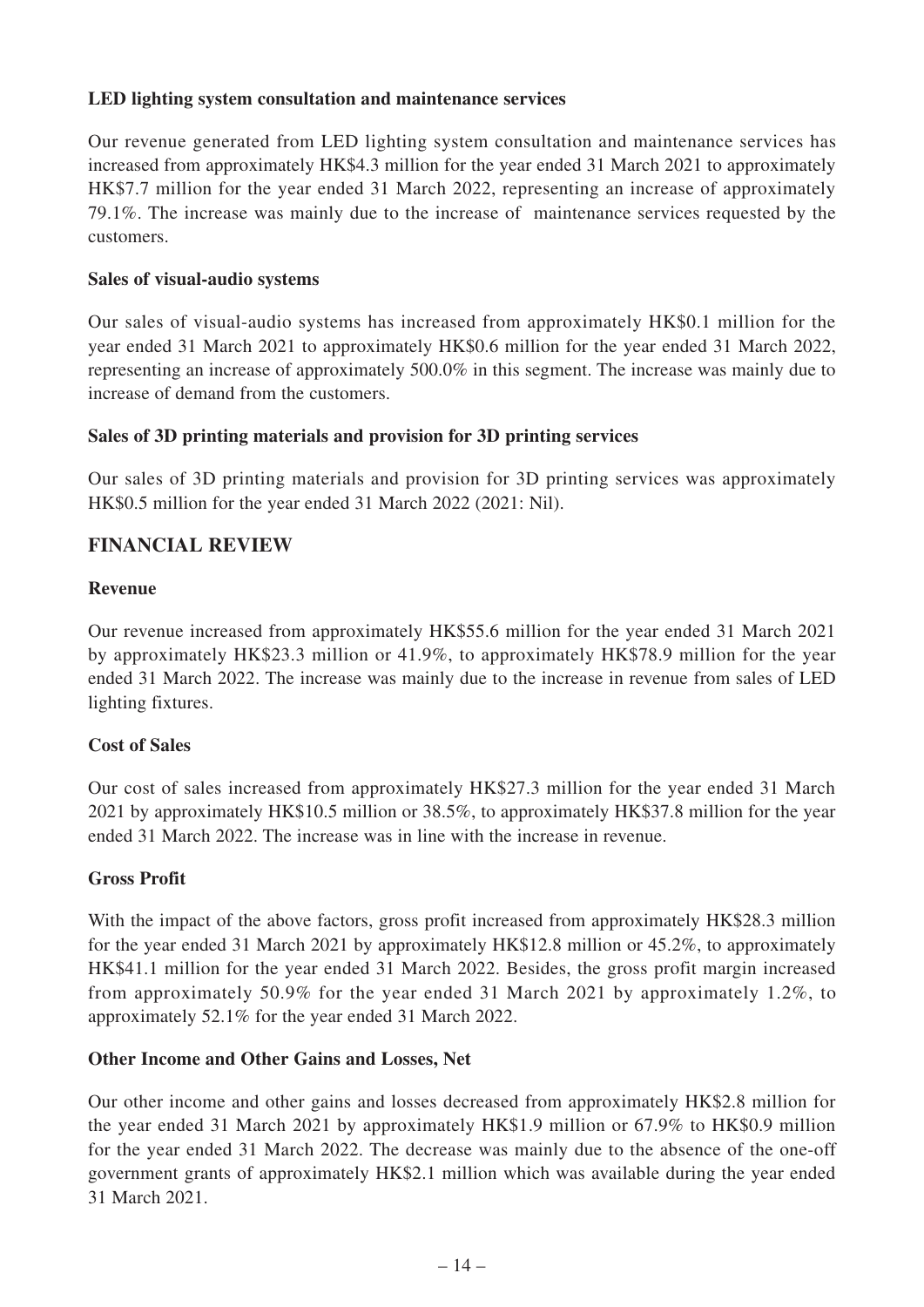### **Administrative Expenses**

Administrative expenses increased from approximately HK\$23.9 million for the year ended 31 March 2021 by approximately HK\$4.1 million or 17.2%, to approximately HK\$28.0 million for the year ended 31 March 2022. The increase in administrative expenses was mainly due to the increase in salaries and allowance and sales commission of approximately HK\$3.3 million for the year ended 31 March 2022.

### **Loss Allowance on Trade Receivables**

The provision of loss allowance of approximately HK\$0.3 million (2021: approximately HK\$0.7 million) was recognised for the year ended 31 March 2022.

### **Finance Costs**

Finance costs representing the interest on lease liabilities in relation to various office premises, manufacturing centre, staff accommodation and a shop were approximately HK\$0.1 million (2021: approximately HK\$0.2 million) for the year ended 31 March 2022.

### **Income Tax Expense**

Profit before income tax expenses has increased from approximately HK\$6.4 million for the year ended 31 March 2021 by approximately HK\$7.1 million or 110.9%, to approximately HK\$13.5 million for the year ended 31 March 2022 due to the increase in gross profit for the year ended 31 March 2022. The income tax expenses increased from approximately HK\$0.9 million for the year ended 31 March 2021 by approximately HK\$1.3 million or 144.4%, to approximately HK\$2.2 million for the year ended 31 March 2022. The increase in income tax expense is mainly due to increase in revenue and gross profit during the year.

### **Profit for the year**

The Group recorded a profit of approximately HK\$11.4 million attributable to owners of the Company for the year ended 31 March 2022 compared to the profit of approximately HK\$5.4 million attributable to owners of the Company for the year ended 31 March 2021. The increase in profit is mainly due to the increase in revenue and gross profit during the year.

### **DIVIDEND**

The Board has resolved to recommend the payment of a final dividend of HK\$0.004 per ordinary share (2021: HK\$0.01) for the year ended 31 March 2022 to shareholders of the Company ("**Shareholders**") whose names appear on the register of members of the Company on Monday, 5 September 2022. Subject to the approval of Shareholders at the forthcoming annual general meeting of the Company ("**AGM**") on Tuesday, 23 August 2022, the final dividend is expected to be paid on or around Wednesday, 21 September 2022.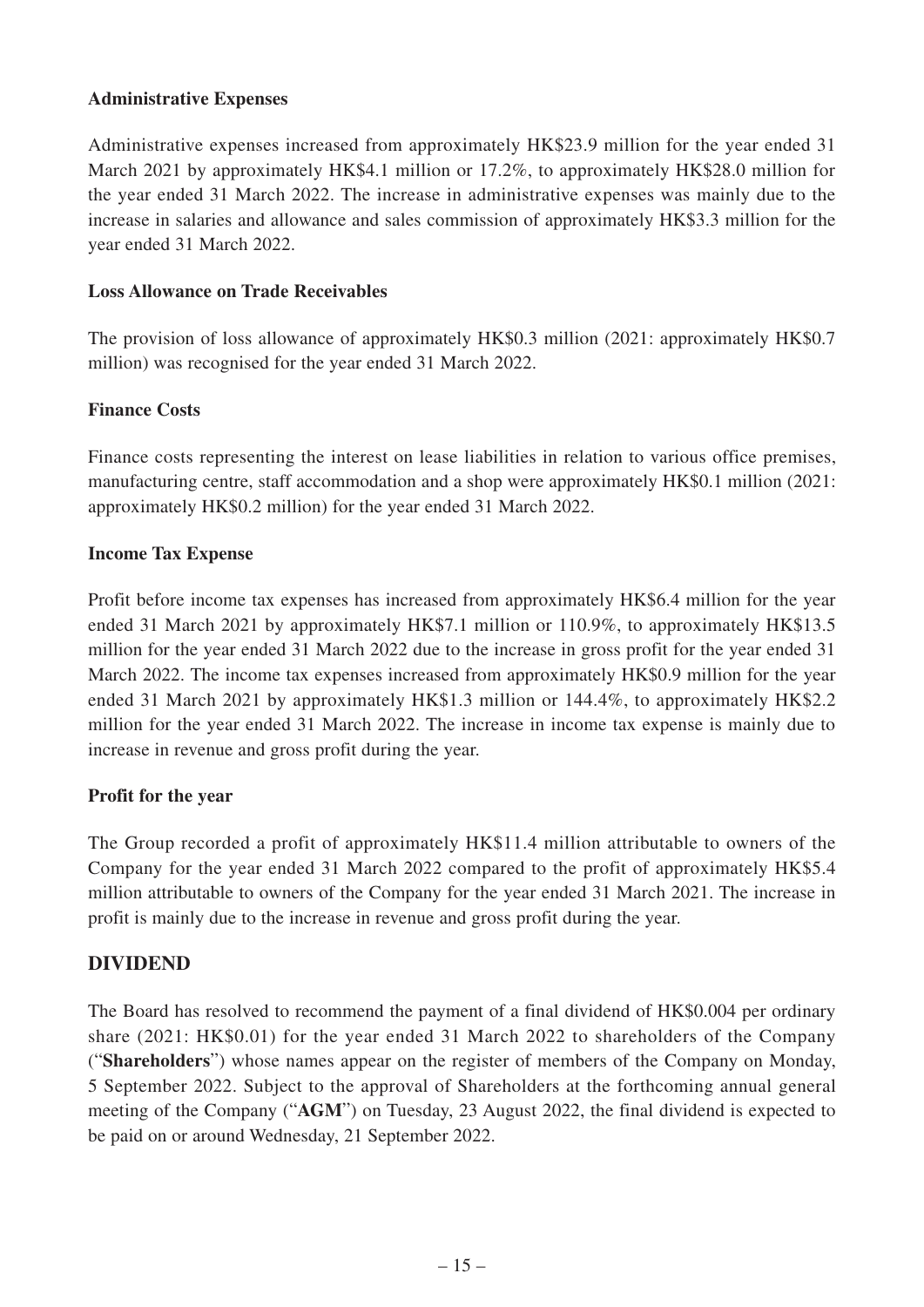# **CLOSURE OF REGISTER OF MEMBERS**

Shareholders whose names appear on the Company's register of members on Tuesday, 23 August 2022 will be eligible to attend and, in relation to holders of Shares, to vote at the forthcoming AGM which will be held on Tuesday, 23 August 2022. The register of members will be closed from Thursday, 18 August 2022 to Tuesday, 23 August 2022 (both days inclusive), during which period no transfer of Shares will be effected. To qualify for attending the AGM, all transfer documents, accompanied by the relevant share certificates, must be lodged with the Company's branch share registrar and transfer office in Hong Kong, Boardroom Share Registrars (HK) Limited ("**Boardroom**") at 2103B, 21st Floor, 148 Electric Road, North Point, Hong Kong no later than 4:30 p.m. on Wednesday, 17 August 2022.

The record date for the proposed final dividend is Monday, 5 September 2022. The Company's register of members will be closed from Wednesday, 31 August 2022 to Monday, 5 September 2022 (both days inclusive) in order to determine entitlements to the proposed final dividend. During such period, no transfer of shares will be effected. In order to qualify for the proposed final dividend, all transfer documents accompanied by the relevant share certificates must be lodged with Boardroom for registration no later than 4:30 p.m. on Tuesday, 30 August 2022.

# **LIQUIDITY AND FINANCIAL RESOURCES**

The Group financed its operations primarily through cash generated from operating activities. As at 31 March 2022, the Group did not have any bank borrowings.

### **Liquidity ratios**

|               | 2022       | 2021 |
|---------------|------------|------|
| Current ratio | <b>3.8</b> | 4.6  |
| Quick ratio   | 3.5        | 4.4  |

| Current ratio: | The current ratio is calculated by dividing current assets with current |
|----------------|-------------------------------------------------------------------------|
|                | liabilities as at the end of the respective year.                       |

Quick ratio: The quick ratio is calculated by dividing current assets minus inventories with current liabilities as at the end of the respective year.

The decrease in both current ratio and quick ratio was mainly due to payment of dividend during the year.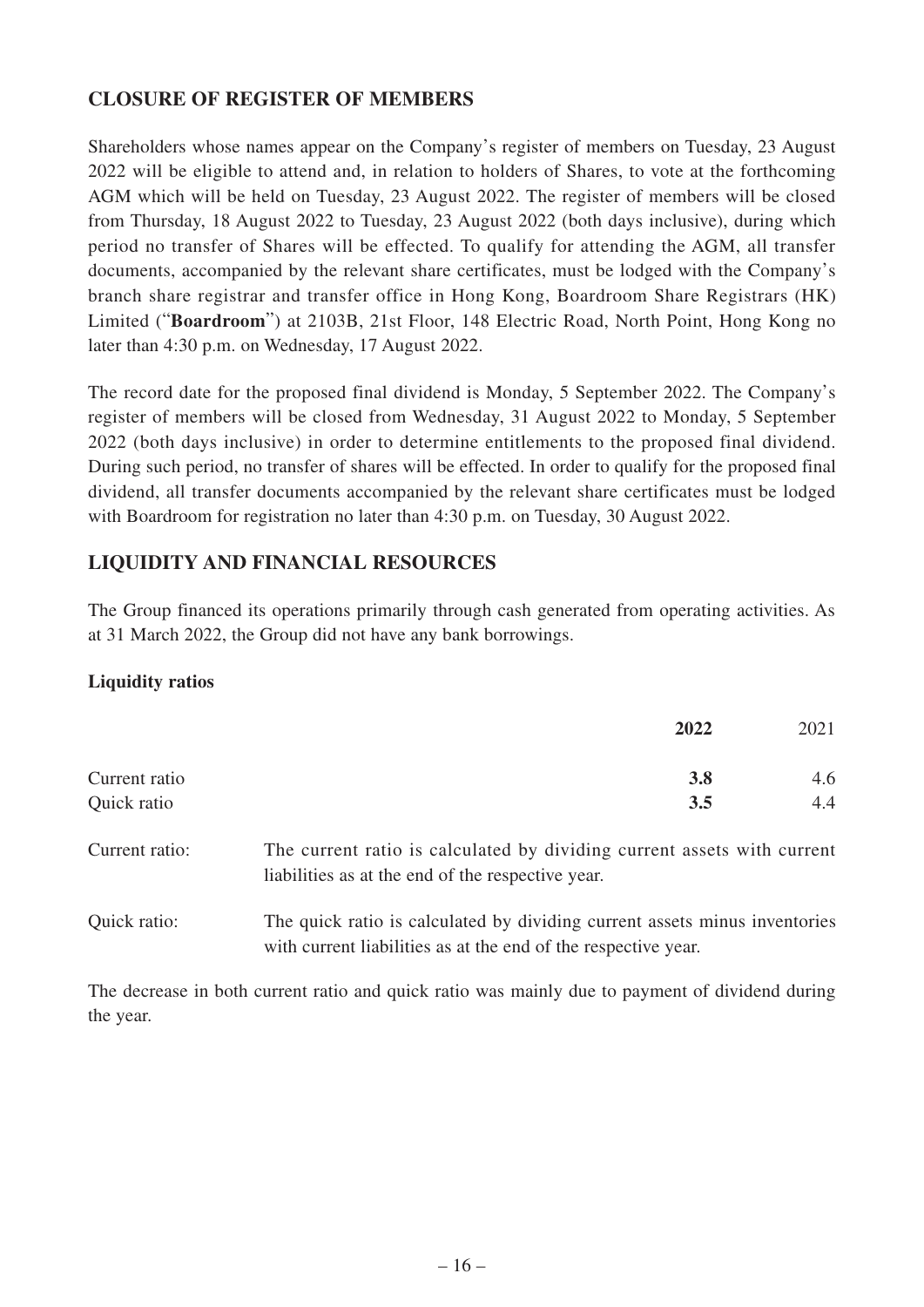### **Cash and bank balances**

As at 31 March 2022, the currency denomination of the Group's cash and bank balances and fixed time deposits are as follows:

|                              | 2022                | 2021         |
|------------------------------|---------------------|--------------|
| <b>Currency denomination</b> | <b>HK\$</b> million | HK\$ million |
| Denominated in:              |                     |              |
| <b>HKD</b>                   | 35.9                | 52.4         |
| <b>RMB</b>                   | 25.9                | 10.5         |
| <b>EUR</b>                   | $-^{(1)}$           | (1)          |
| <b>USD</b>                   | 3.2                 | (2)          |
|                              | 65.0                | 62.9         |

(1) Represents amount less than HK\$2,000.

(2) Represents amount less than HK\$10,000.

#### **Net current assets**

As at 31 March 2022, the Group had net current assets of approximately HK\$66.1 million (2021: approximately HK\$64.8 million).

### **Total equity**

The equity of the Group mainly comprises share capital, share premium and reserves. The Group's total equity attributable to owners of the Company amounted to approximately HK\$75.3 million (2021: approximately HK\$74.0 million).

### **CAPITAL STRUCTURE**

There has been no change in the capital structure of the Group during the year ended 31 March 2022 and up to the date of this announcement.

# **TREASURY POLICY**

The Group has adopted a conservative approach towards its treasury policies and thus maintained a healthy liquidity position throughout the year. The Group strives to reduce exposure to credit risk by performing ongoing credit assessments and evaluations of the financial status of its customers. To manage liquidity risk, the Board closely monitors the Group's liquidity position to ensure that the liquidity structure of the Group's assets, liabilities and other commitments can meet its funding requirements from time to time.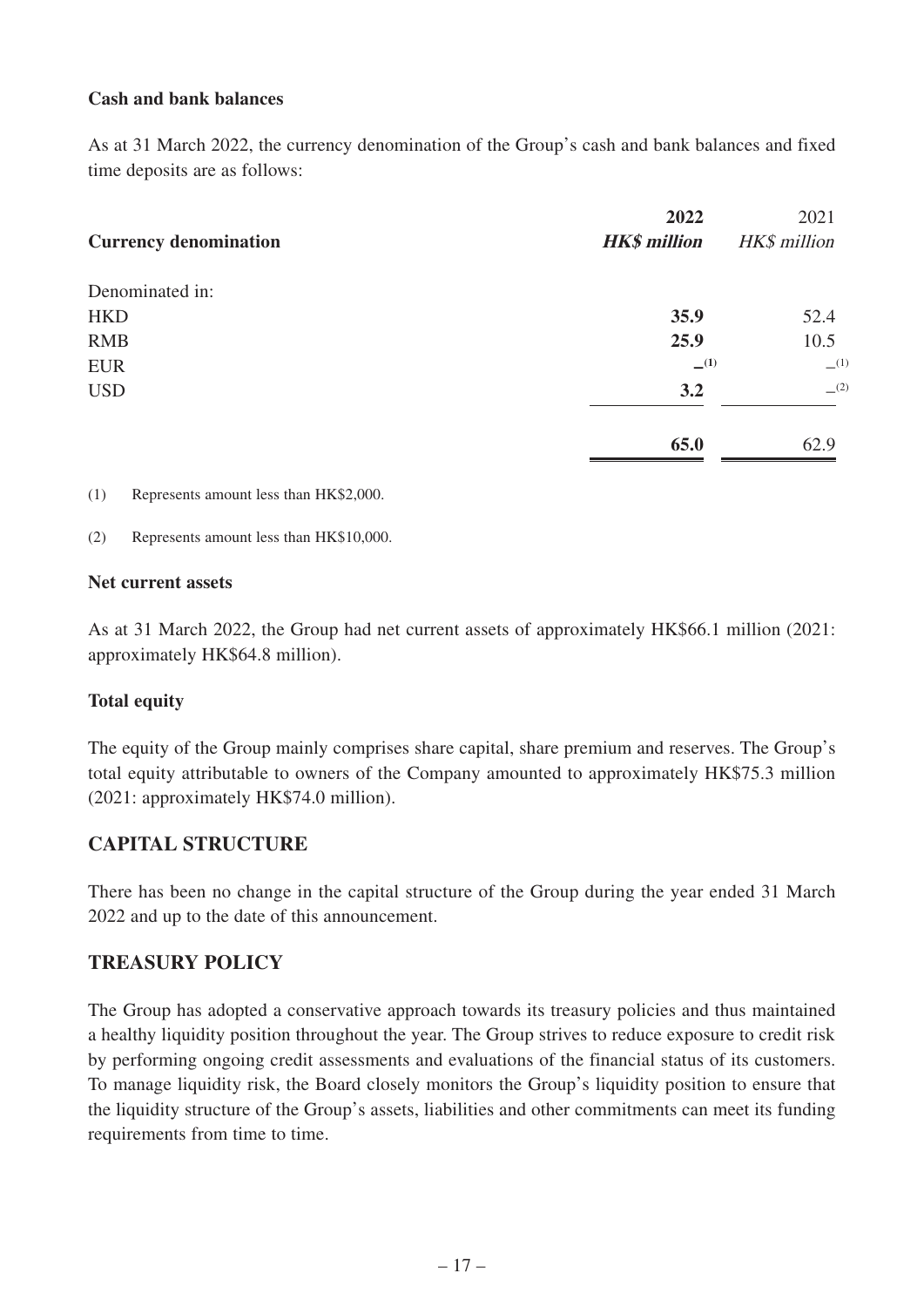# **FOREIGN EXCHANGE EXPOSURE**

Majority of the Group's business operations were conducted in Hong Kong and the PRC. The sales of the Group are denominated in Hong Kong dollars and Renminbi, which are the functional currencies. The purchases of the Group are denominated in Renminbi, Hong Kong dollars and United States dollars. During the year, there was no material impact to the Group arising from the fluctuation in the foreign exchange rates.

The Group did not enter in any derivatives agreement and did not commit to any financial instruments to hedge its foreign exchange exposure during the year.

# **PLEDGE OF ASSETS**

As at 31 March 2022, the Group did not pledge any of its assets (2021: nil).

### **CONTINGENT LIABILITIES**

As at 31 March 2022, the Group did not have any contingent liabilities (2021: nil).

# **CAPITAL EXPENDITURE**

During the year, the Group acquired items of property, plant and equipment of approximately HK\$4,168,000 (2021: approximately HK\$1,226,000) and intangible assets of approximately HK\$23,000 (2021: approximately HK\$44,000).

# **CAPITAL COMMITMENT**

As at 31 March 2022, the Group had capital commitment of approximately HK\$0.8 million (2021: approximately HK\$0.8 million).

### **EMPLOYEES AND REMUNERATION POLICY**

As at 31 March 2022, including our executive Directors, the Group had a total of 66 (as at 31 March 2021: 65) employees, of which 37 employees were in Hong Kong and 29 employees were in the PRC.

Human resources are vital to our business. Taking into account external competitiveness and internal fairness within the Group, the Group regularly reviews its remuneration plan in accordance with the employees' experience, responsibilities and performance, etc. to ensure that remuneration is in line with market competitiveness. The Group is committed to providing fair market remuneration in form and value to attract, retain and motivate high quality employees. The Group operates the following retirement schemes for its employees:

- (1) a defined scheme under the Mandatory Provident Fund Schemes Ordinance (Chapter 485 of the Laws of Hong Kong) for those employees in Hong Kong who are eligible to participate; and
- (2) a "five social insurance and one housing fund" retirement pension scheme in accordance with the Retirement Policy of the Chinese Government for those employees in the PRC.

Furthermore, the Company conditionally adopted a share option scheme (the "**Share Option**  Scheme") on 22 December 2017 so as to motivate, attract and retain the right employees.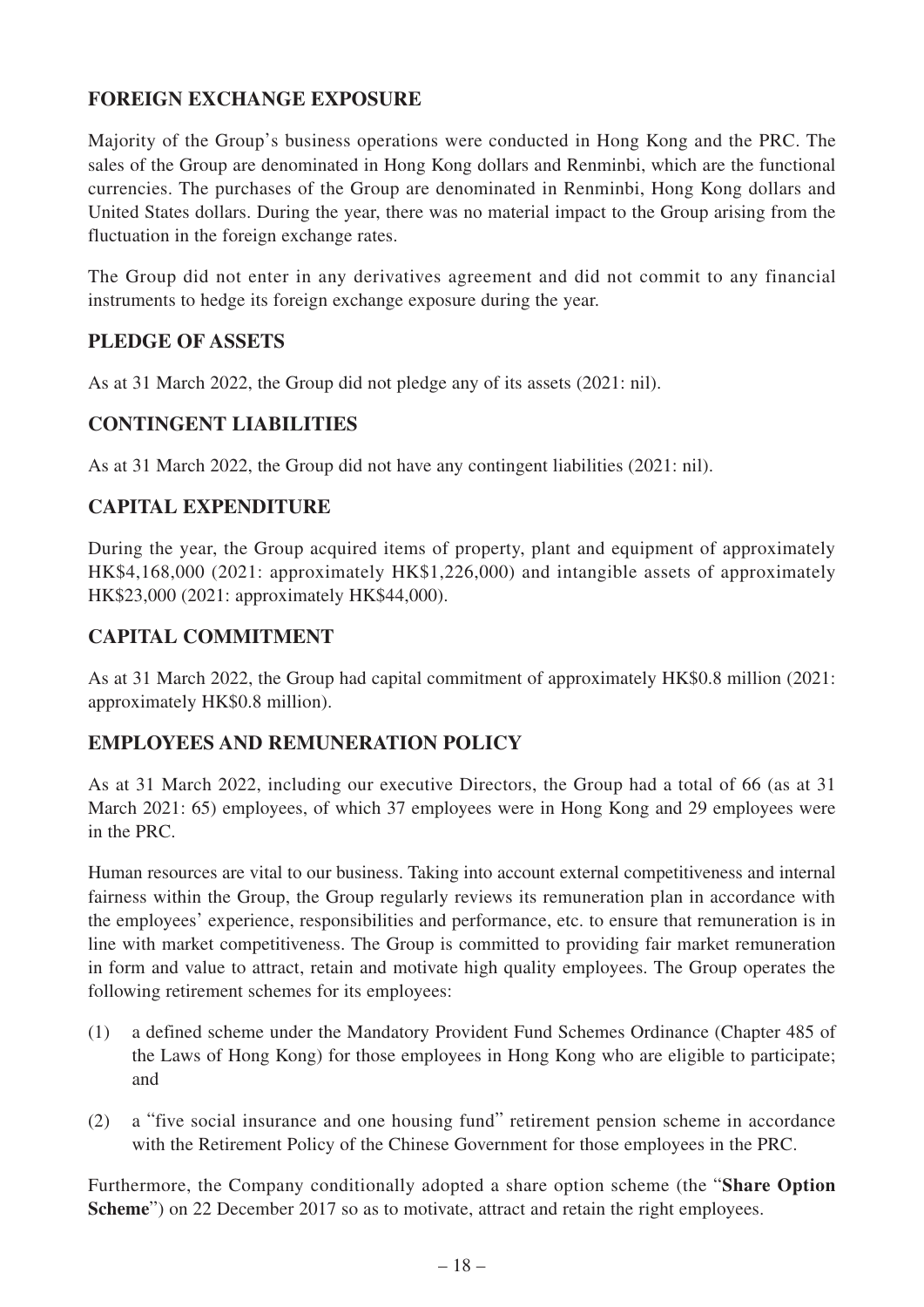# **SIGNIFICANT INVESTMENTS, MATERIAL ACQUISITIONS OR DISPOSALS OF SUBSIDIARIES AND AFFILIATED COMPANIES**

The Group did not have any significant investment as at 31 March 2022 (2021: nil). The Group did not have any material acquisition and disposal of subsidiary or affiliated company during the year ended 31 March 2022 (2021: nil).

# **USE OF PROCEEDS FROM THE INITIAL PUBLIC OFFERING (THE "IPO") AND COMPARISON OF BUSINESS OBJECTIVES WITH ACTUAL BUSINESS PROGRESS**

Up to 31 March 2022, we utilised the net proceeds raised from the IPO in accordance with the designated uses set out in the prospectus issued by the Company on 11 January 2018 (the "**Prospectus**"), the supplemental announcement of the Company issued on 24 August 2020 and the change in use of proceeds announcement of the Company issued on 3 December 2021 (the "**Change in Use of Proceeds Announcement**") as follows:

| <b>Description</b>                                                                       | Amount<br>designated in<br>the Prospectus<br>(as adjusted based<br>on the actual net<br>proceeds raised)<br>HKS' million | Actual use of net<br>proceeds from<br><b>25 January 2018</b><br>(the "Listing<br>Date") to the date<br>of the Change in<br><b>Use of Proceeds</b><br>Announcement<br>HKS' million | <b>Reallocation</b><br>as stated in the<br><b>Change in Use</b><br>of Proceeds<br>Announcement<br>HKS' million | <b>Amount utilised</b><br>after the Change<br>in Use of Proceeds<br>Announcement<br>HKS' million | <b>Unutilised</b><br>amount as at<br>31 March 2022<br>HKS' million | <b>Expected date to fully</b><br>utilise the unutilised<br>amount |
|------------------------------------------------------------------------------------------|--------------------------------------------------------------------------------------------------------------------------|-----------------------------------------------------------------------------------------------------------------------------------------------------------------------------------|----------------------------------------------------------------------------------------------------------------|--------------------------------------------------------------------------------------------------|--------------------------------------------------------------------|-------------------------------------------------------------------|
| Setting up a factory                                                                     |                                                                                                                          |                                                                                                                                                                                   |                                                                                                                |                                                                                                  |                                                                    |                                                                   |
| - Rental of factory and staff quarters                                                   | 2.0                                                                                                                      | 1.4                                                                                                                                                                               | Nil                                                                                                            | 0.2                                                                                              | 0.4                                                                | 31 December 2022<br>(Note 1)                                      |
| - Operating expense including staff costs                                                | 3.9                                                                                                                      | 3.9                                                                                                                                                                               | Nil                                                                                                            | Nil                                                                                              | Nil                                                                | N/A                                                               |
| - Purchasing computer numeric control machines,<br>3D printer and testing equipment      | 3.7                                                                                                                      | 3.7                                                                                                                                                                               | Nil                                                                                                            | Nil                                                                                              | Nil                                                                | N/A                                                               |
| - Capital expenditure including renovation and<br>purchasing furniture and equipment     | 1.0                                                                                                                      | 1.0                                                                                                                                                                               | Nil                                                                                                            | Nil                                                                                              | Nil                                                                | N/A                                                               |
| Subtotal                                                                                 | 10.6                                                                                                                     | 10.0                                                                                                                                                                              | Nil                                                                                                            | 0.2                                                                                              | 0.4                                                                | 31 December 2022<br>(Note 1)                                      |
| Recruiting high calibre staff                                                            | 4.3                                                                                                                      | 3.5                                                                                                                                                                               | Nil                                                                                                            | 0.6                                                                                              | 0.2                                                                | 31 May 2022<br>(Note 2)                                           |
| <b>Pursuing suitable acquisitions</b>                                                    | 13.0                                                                                                                     | Nil                                                                                                                                                                               | (5.0)                                                                                                          | Nil                                                                                              | 8.0                                                                | 31 December 2022                                                  |
| <b>Enhancing our ERP system</b>                                                          | 3.7                                                                                                                      | 3.0                                                                                                                                                                               | Nil                                                                                                            | 0.3                                                                                              | 0.4                                                                | 31 December 2022<br>(Note 1)                                      |
| <b>Purchasing Industrial PolyJet 3D Printer</b>                                          | N/A                                                                                                                      | N/A                                                                                                                                                                               | 3.0                                                                                                            | 3.0                                                                                              | Nil                                                                | N/A                                                               |
| <b>Expanding 3D printing facilities and operating</b><br>a 3D printing solution workshop | N/A                                                                                                                      | N/A                                                                                                                                                                               | 2.0                                                                                                            | 1.1                                                                                              | 0.9                                                                | 31 December 2022                                                  |
| Expanding and upgrading the infrastructure of<br>our workshop and office                 | 1.9                                                                                                                      | 1.9                                                                                                                                                                               | Nil                                                                                                            | Nil                                                                                              | Nil                                                                | N/A                                                               |
| Working capital and general corporate purpose                                            | 1.2                                                                                                                      | 1.2                                                                                                                                                                               | Nil                                                                                                            | Nil                                                                                              | Nil                                                                | N/A                                                               |
| <b>Total</b>                                                                             | 34.7                                                                                                                     | 19.6                                                                                                                                                                              | Nil                                                                                                            | 5.2                                                                                              | 9.9                                                                |                                                                   |

Notes:

- (1) The remaining net proceeds were not fully utilised by the expected date of 31 March 2022. The Board has resolved to further extend the expected date to fully utilise the unutilised amount of the net proceeds in the same manner as previously disclosed to 31 December 2022.
- (2) The remaining net proceeds were not fully utilised by the expected date of 31 March 2022, but have been fully utilised as of the date of this announcement.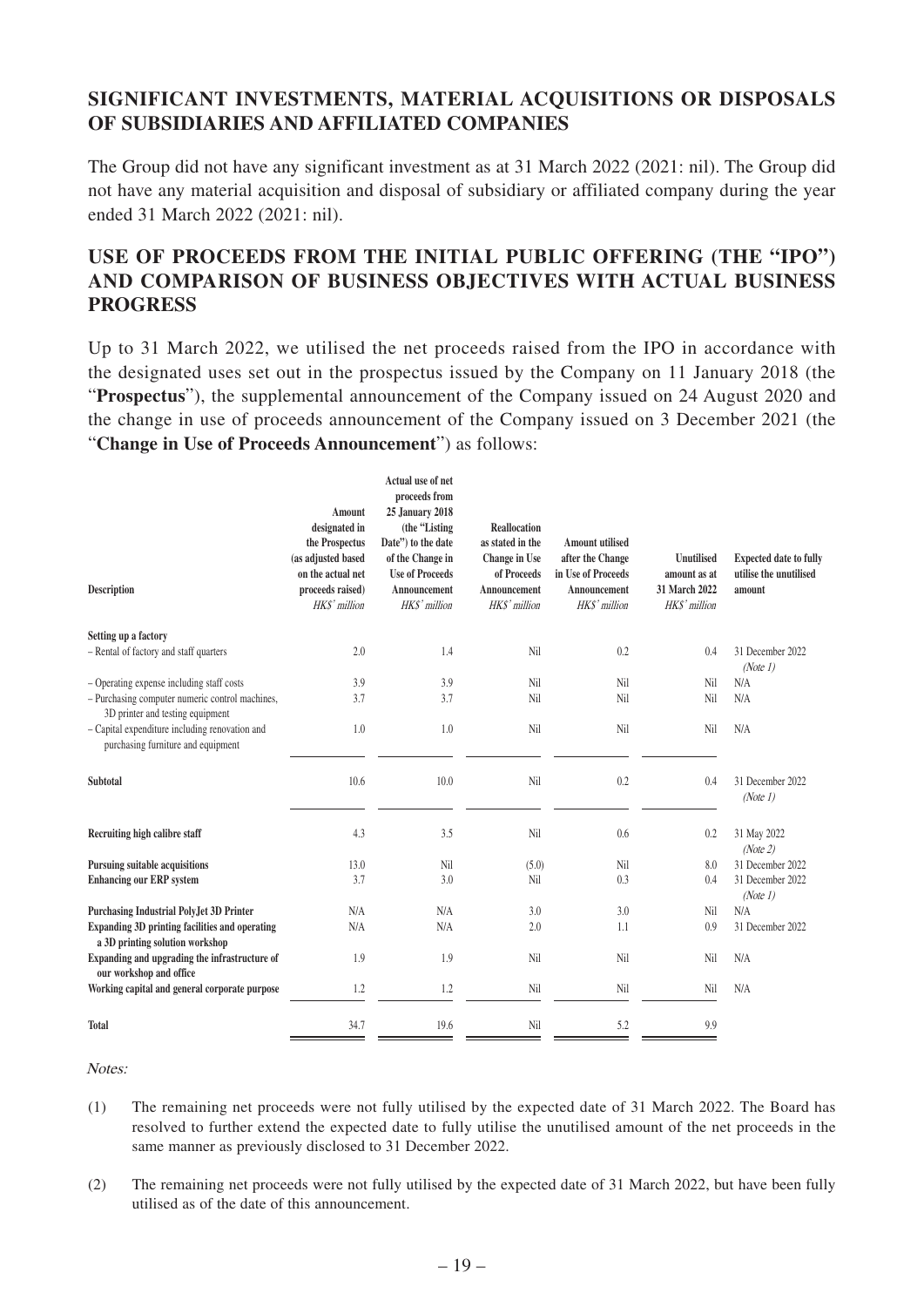Save as disclosed above, the Group has applied the net proceeds according to plans as previously disclosed, and the remaining amount of the unutilised net proceeds are expected to be utilised in the same manner as disclosed in the Prospectus and the Change in Use of Proceeds Announcement.

The expected timeline for fully utilising the unutilised proceeds disclosed above is based on the best estimation from the Board with latest information as at the date of this announcement. The Board confirms that there is no material change in the business nature of the Group as set out in the Prospectus and the Group considers that the delay in use of net proceeds does not have any material adverse impacts on the operation of the Group. However, due to the adverse impacts of the outbreak of COVID-19 and the unstable geopolitical environment on worldwide economies, the Board will continue to closely monitor the situation and evaluate the impacts on the timeline to utilise the unutilised proceeds and will keep shareholders and potential investors informed if there are any material changes.

# **EVENTS AFTER REPORTING PERIOD**

The Group does not have any significant events after the reporting period and up to the date of this announcement.

# **FUTURE DEVELOPMENT AND OUTLOOK**

The Group will continue its efforts to be one of the leading LED lighting solutions providers in Asia. During the year 2021/22, more than 80.3% of sales originates from the PRC and we believe that the domestic demand from luxury renowned brands are still active in the PRC market which will therefore require more renovation of retail stores in the PRC's shopping mall. The Group will continue to look for new luxury renowned brands' customers to extend our customer base through our existing network.

During the year, we have set up a physical 3D printing workshop named "dot 3D Factory" and entered the 3D printing solution market by providing one-stop solution services including 3D printing, 3D scanning, 3D modelling and selling 3D printing materials and accessories. As 3D printing industry is a new business developed by the Group, we will actively adapt to the market development and technological progress. We will continue to develop and invest in the 3D printing solution market by acquiring advanced 3D printing and scanning equipment and recruiting high calibre staff to expand of 3D printing business.

As at the date of this announcement, we are still facing the impact of COVID-19, and in response, the Group has regularly carried out assessments of the overall impact of the pandemic on its operations and has taken all possible contingency measures to contain such impact.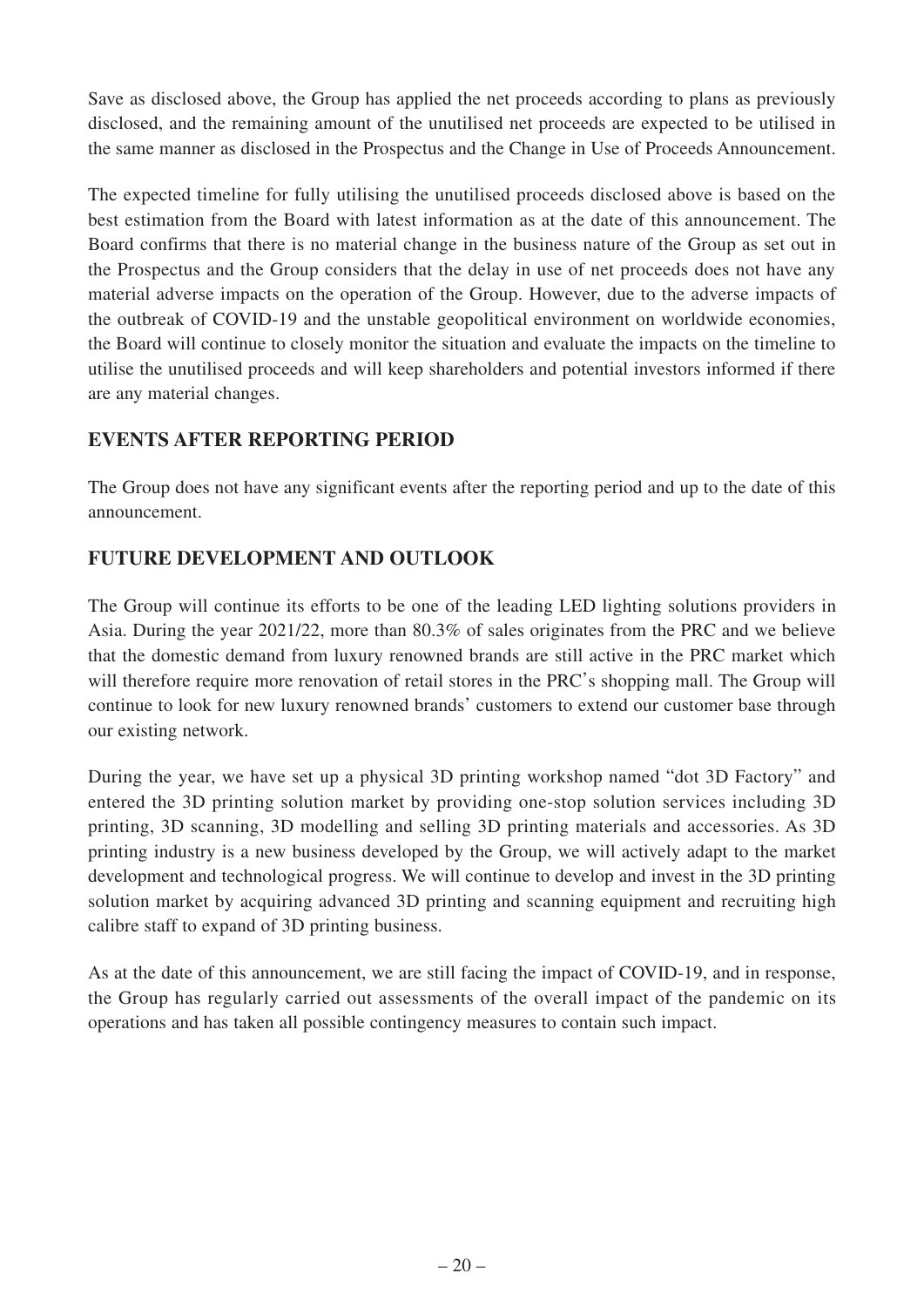# **CORPORATE GOVERNANCE PRACTICES**

The Company has applied the principles as set out in the Corporate Governance Code (the "**CG Code**") contained in Appendix 15 of the GEM Listing Rules throughout the year ended 31 March 2022 and up to the date of this announcement. During the year ended 31 March 2022, the Directors considered that the Company has complied with the CG Code except for the deviations from code provision C.2.1 of the CG code, the details of which are set out below.

# **DIRECTORS' SECURITIES TRANSACTIONS**

The Company has adopted a code of conduct for dealing in securities of the Company by the Directors in accordance with Rules 5.46 to 5.67 of the GEM Listing Rules. Having made specific enquiries of all Directors, all Directors confirmed that they have complied with the required standard of dealings and the code of conduct regarding Directors' securities transactions adopted by the Company during the year ended 31 March 2022.

# **PURCHASE, SALE OR REDEMPTION OF THE COMPANY'S LISTED SECURITIES**

The Directors confirm that during the year ended 31 March 2022 and up to the date of this announcement, neither the Company nor any of its subsidiaries purchased, sold or redeemed any of the Company's listed securities.

### **SHARE OPTION SCHEME**

On 22 December 2017, the Share Option Scheme was approved and conditionally adopted by the then shareholders of the Company by way of written resolutions.

No share options have been granted by the Company under the Share Option Scheme since its adoption.

## **SUFFICIENCY OF PUBLIC FLOAT**

Based on the information that is publicly available to the Company and within the knowledge of the Directors as at the date of this announcement, there is a sufficient public float of at least 25% of the issued Shares as required under the GEM Listing Rules.

# **AUDIT COMMITTEE**

The Company established an Audit Committee pursuant to a resolution of our Directors passed on 22 December 2017 in compliance with Rule 5.28 to 5.33 of the GEM Listing Rules. Written terms of reference in compliance with code provision D.3 of the CG Code as set out in Appendix 15 to the GEM Listing Rules has been adopted. The primary duties of the Audit Committee are to assist the Board in reviewing the financial information and reporting system, the risk management and internal control systems, effectiveness of the internal audit function, scope of audit and relationship with external auditors, and arrangements that enable employees of the Company to raise concerns, in confidence, about possible improprieties in financial reporting, internal control or other matters of the Company and performing the Company's corporate governance functions.